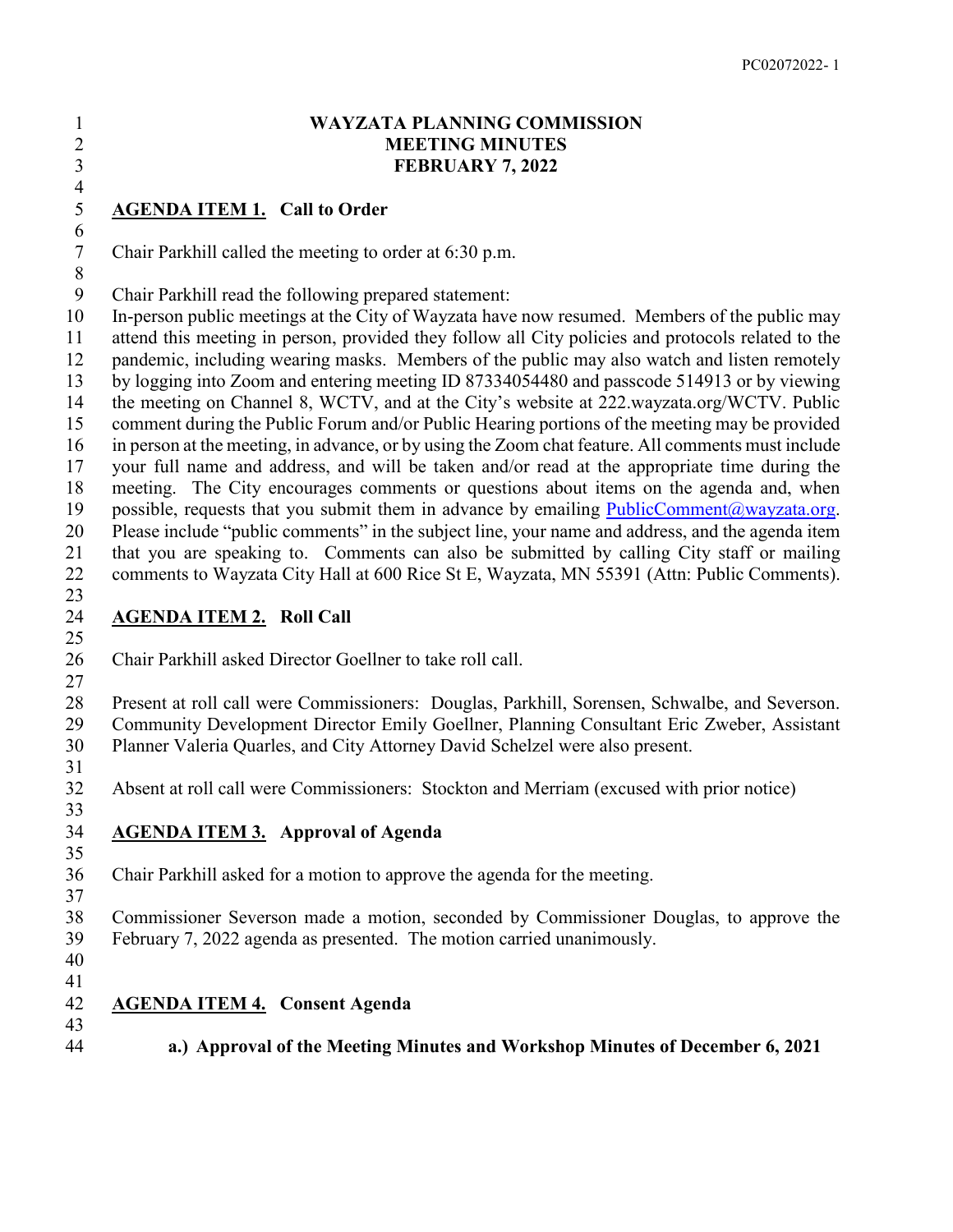#### **b.) Approval of Planning Commission Report and Recommendation of Approval for Planned Unit Development and Comprehensive Plan Amendment at 15419/15429 Wayzata Boulevard and 1405 Holdridge Terrace**

 $\frac{4}{5}$  Chair Parkhill read the items on the consent agenda and asked if any Commissioner wished to pull an item for further discussion.

 Hearing no such request, Chair Parkhill asked for a motion to approve the Consent Agenda as presented.

 Commissioner Sorensen made a motion, seconded by Commissioner Severson, to approve the Consent Agenda as presented. Motion carried unanimously.

**AGENDA ITEM 5. Public Hearing Items**

## 

## **a) Development Application for a Planned Unit Development (PUD) for the Wayzata Beach Club Mixed-Use Development at 200 Lake Street East**

 Community Development Director Goellner gave an overview of the proposed PUD Concept Plan for Wayzata Beach Club at 200 Lake Street East. She reviewed the Zoning Map, the Comprehensive Plan Land Use Map and the property's guided use as Central Business District. She reviewed the site history including its past zoning, usage, existing conditions, and what surrounds this property. She gave a brief overview of the previous recent applications that have been submitted to the City for this property. She explained that with this application, the applicant is proposing to demolish the existing TCF building on the property and construct two 3-story mixed use buildings that would include 32 residential units and 42,000 square feet of commercial space. She highlighted the key points for the proposed site plan and noted that greater detail is available within the staff report.

 Planning Consultant Zweber reviewed details of the proposed PUD Concept Plan related to density, the central plaza, the east and west parks, open space between the buildings, and proposed impervious surface. He gave an overview of the additional approvals that would be required if this concept plan is approved, including a PUD General Development Plan, Zoning Amendment to new PUD District, Design Standards, and Shoreland Impact Plan/CUP for impervious surfaces greater than 75%. He explained that one of the Design Standards that the developer has worked to accommodate is the massing breaks to the façade. He noted that there has been one deviation from the Design Standards identified in the review so far relating to the step back on the third floor, and noted that the developer has indicated that they will revise the design to remove the need for the deviation within the General Development Plan, if the Concept Plan is approved. He reviewed the proposed building height for the buildings and explained that they would both meet the standards for PUD zoning. He stated that 66% of the east building parking and 17% of the west building parking is proposed to be below the ground water level elevation. He noted that there is information included in the packet related to the flood proofing that is being proposed. He reviewed the proposed parking and the required parking for peak demand and explained that 60% of the parking is proposed to be mechanized.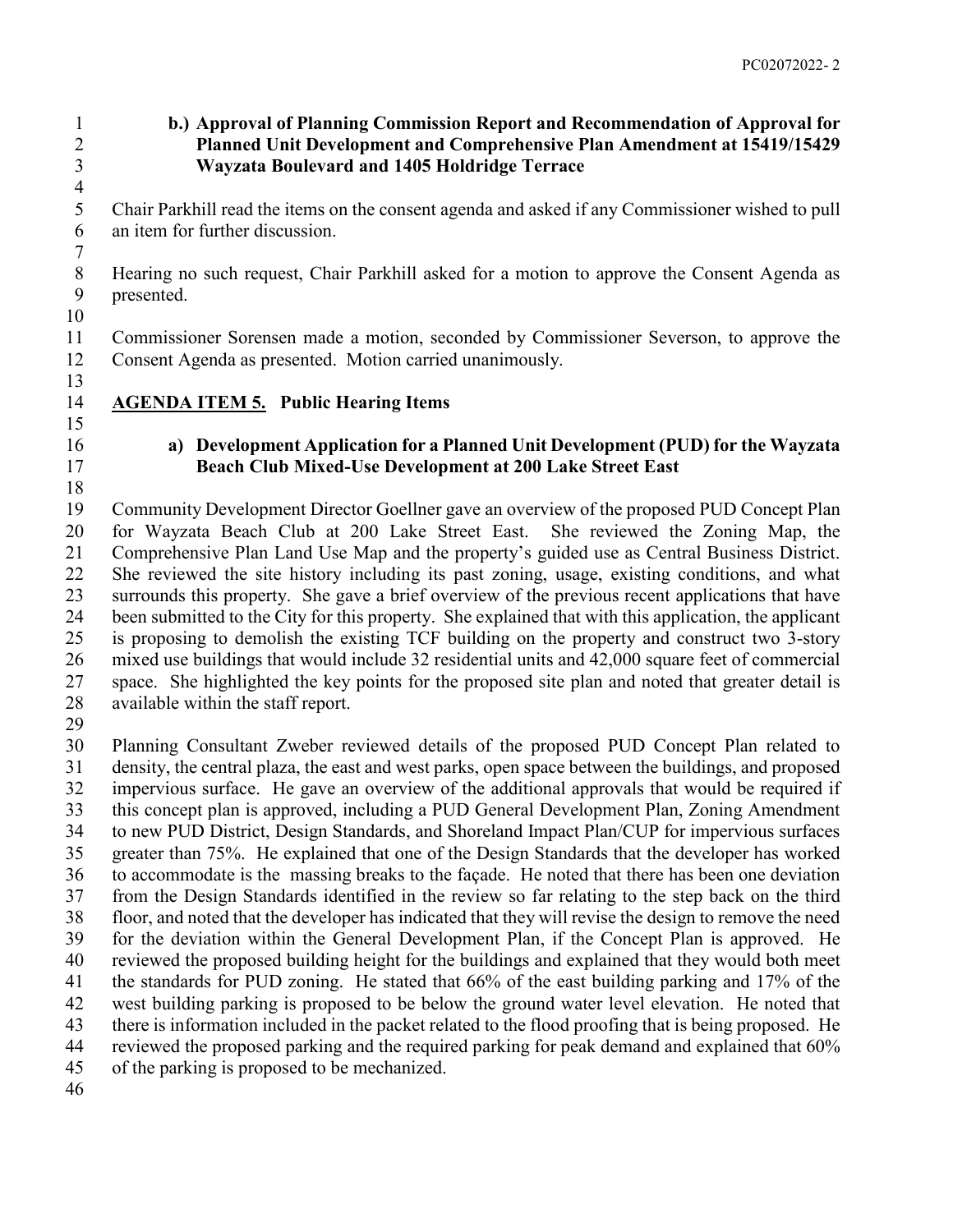Community Development Director Goellner explained that a neighborhood meeting was held on January 5, 2022 and letters were sent, by the applicant to neighbors within 750 feet of this property on January 14, 2022. Director Goellner noted that the City has received 17 comment letters that have been included in the packet, and that ten additional letters were submitted after the packet was put together. She stated that those additional letters have been sent to the Commission, and noted that the additional letters will also be published in the future. She gave a brief overview of the concerns raised in the public comments, and noted that they run over 100 pages. She summarized and reminded the Planning Commission of the standards for their review of this application. She noted that a PUD is a legislative action, and the Planning Commission acts as an advisor to the legislative body, which is the City Council. She stated that the Commission has wide discretion on whether to recommend approval or denial as long as it has a rational basis in fact and the relevant standards on which to make the recommendation. She reviewed the primary questions for the Planning Commission to consider when reviewing the PUD concept plan. At the conclusion of staff's presentation, Chair Parkhill asked if the Commission had any questions for Staff. Commissioner Schwalbe asked about the mechanized parking system. Community Development Director Goellner stated that she believes this is the first mechanized parking system within the City. Commissioner Schwalbe stated that she would also like to know about the success rate, and what is done when a mechanized system breaks down and the car is in the garage. Community Development Director Goellner stated that will be a question for the applicant. Commissioner Schwalbe asked about the walking path and the bike path shown in the plans, and noted that they seem to be very close to the front of the building. She asked if staff saw that as a safety concern. Community Development Director Goellner showed a graphic that depicted the trail and asked Planning Consultant Zweber to discuss details of the trail. Planning Consultant Zweber stated that the proposed plans have been provided to the Three Rivers Park District who operate the trail and they have provided two comments. He stated that their positive comment was that today there are four curb cuts within the existing development, which will go down to two with this proposal. He explained that the less curb cuts, the less potential interactions between motorized vehicles and pedestrians or bicycles. He stated that their negative comment was regarding Building B and explained that right now, there is a separated trail and sidewalk. He noted that with this proposal that will become a combined trail/sidewalk, and their response was to note that there is a three foot sidewalk and landscape easement along the north side of the property. Three Rivers Park District does not have an easement on this property for additional trail or sidewalk, so they have identified that the area of Building B is a detriment to the regional trail; but do see the benefit of reducing the number of curb cuts.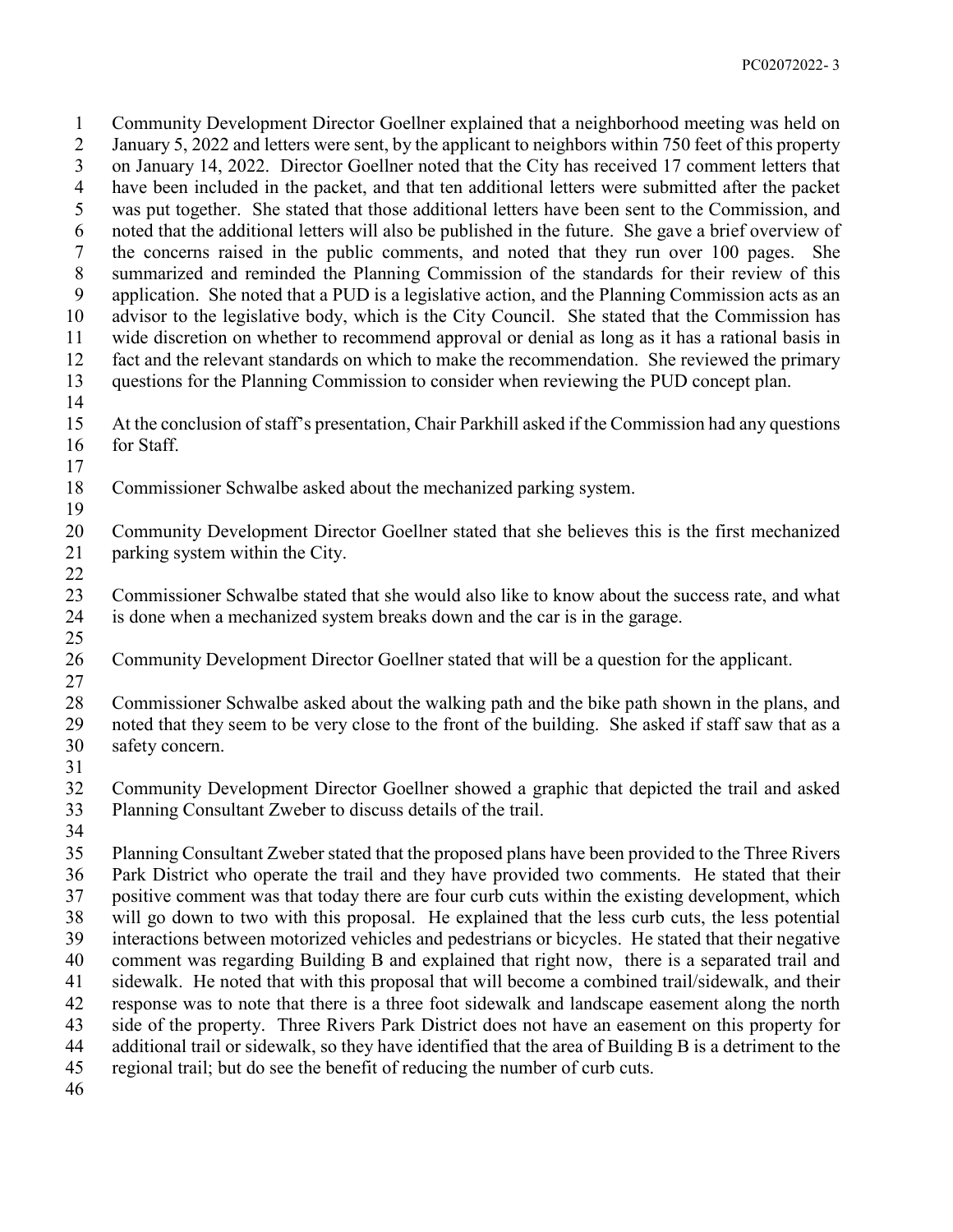- Community Development Director Goellner asked about the width of the combined trail.
- Planning Consultant Zweber asked for a minute to find that information.
- $\frac{4}{5}$  Commissioner Severson stated that her understanding is that the current building takes up 15% of the property, and this proposal would use 84% of the property.
- Planning Consultant Zweber stated that she is referring to lot coverage, which would go from 15% with the existing building to a proposed 45.8%. He noted that the 83% she referenced referred to impervious surface coverage. He stated that the existing site has a large parking lot, so the impervious surface coverage proposed is probably fairly close to the existing amount.
- 

- Commissioner Severson asked about the 75% standard that was mentioned by staff.
- 
- Planning Consultant Zweber stated that the 75% is impervious surface which includes buildings and any other hardscape such as sidewalks. He stated that this is in the Shoreland District of Lake Minnetonka which has a standard that says 25% is allowed, and between 25% and 75% can be approved administratively through the City Engineer by showing an acceptable stormwater management infrastructure. He stated that if it goes over 75%, it requires a CUP, which includes a public hearing process and meeting standards to show what is being done to mitigate that additional amount. He stated that they are showing almost 84% impervious surface with their proposal which would mean that it would require the CUP, but noted that the CUP is not being discussed today because this is just the Concept Plan phase.
- 
- Commissioner Douglas stated that there were several pages of questions that were asked of the developer in memorandums, and asked if Planning Consultant Zweber was satisfied with the answers that were received or if there were any outstanding issues that the Planning Commission should be aware of in their discussion.
- 
- Planning Consultant Zweber stated that there are a number of things that the developer changed to address those items, and explained that staff's largest area of concern, as outlined in the staff report, is the proposed parking.
- 
- Commissioner Douglas stated that she had read the study the developer presented about mechanized parking, but that the examples were all related to very large ramps, for 2,000 to 4,000 cars. She asked if staff had asked the developer if there were any reports about small towns having this kind of mechanized parking.
- 
- Planning Consultant Zweber stated that he did not ask about the size of the community that the mechanized parking was in, and gave an overview of things that were discussed related to the function of the mechanized parking.
- 
- Commissioner Douglas asked if there was any further research conducted on where the semi-trucks
- are pulling in, other than what the Commission has already received.
-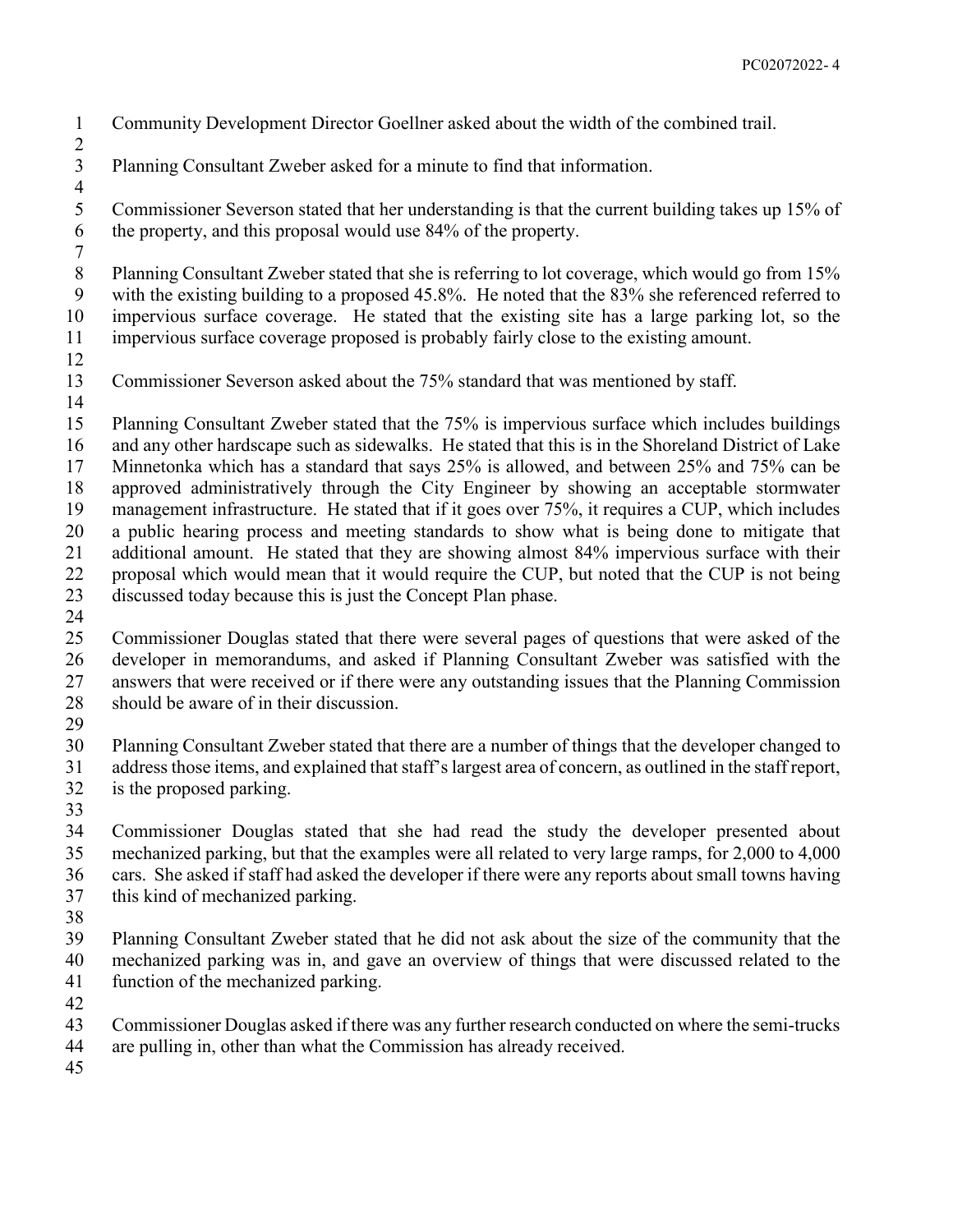Planning Consultant Zweber stated that there has not been additional research, but noted that the applicant has modified things from the original proposal to what is now in front of the Commission.

- He stated that the City Code requires a 50 foot long loading area, and they have now provided an
- area behind the 50 foot stall that will provide the loading and unloading for the west building.
- 
- Commissioner Douglas stated that UPS and Amazon drivers like to be 'in and out' and asked if staff had discussions about these types of deliveries and where they would park or how quickly they can get in and out with their proposed plans. She asked if they had also considered things like the security of the packages once they are delivered.
- 

 Planning Consultant Zweber stated that he did not get into questions regarding security of packages. He stated that the additional area behind the 50 foot stall would be the area that could potentially be used for Amazon drivers and noted that the valet area could be used during the daytime on the south side. He stated that they have shown where vehicles such as Amazon could park, but reiterated that they did not get into the detail of talking about the security of packages.

 Commissioner Douglas stated that she was thinking of a situation where a resident had to have an electrician come and spend four hours at the home. She asked where the electrician would be expected to park and noted that she thinks a lot of those types of details need to be worked out. 

- Chair Parkhill stated that this question could also include moving trucks and where they would be parked.
- 

 Community Development Director Goellner suggested this question be referred to the developer to address with further detail.

 Commissioner Schwalbe stated that right now there is a fair amount of available commercial space on the east end of Lake Street, and this application appears to show that there would be a large amount of commercial space added on the west end. She asked if staff had any projections on what the requirement or demand for more commercial space will be in the future. She stated that so many people shop on-line that brick and mortar facilities seem to be the least desirable way for people to shop.

 Community Development Director Goellner stated that they do have evidence of a high vacancy rate at the Promenade of Wayzata on the west end of Lake Street. She stated that she was not part of those initial discussions, but her general understanding is that retail on the ground floor was desired by the community at that time. She stated that she believes it has hit a 40% vacancy rate and at times, has been even higher than 40%. She stated that there are definitely trends towards less retail and other options for commerce, but they have no direct guidance on whether retail is appropriate here. She stated that it would be helpful if the applicant could help explain their plan for the commercial spaces in order to help the City understand how it is viable in the market today and long term so they can understand how the proposed uses would fit well in the downtown Central Business District.

Commissioner Schwalbe stated that she does not feel people can pretend that there is not a railroad

that goes within 25-50 feet of the backside of the building.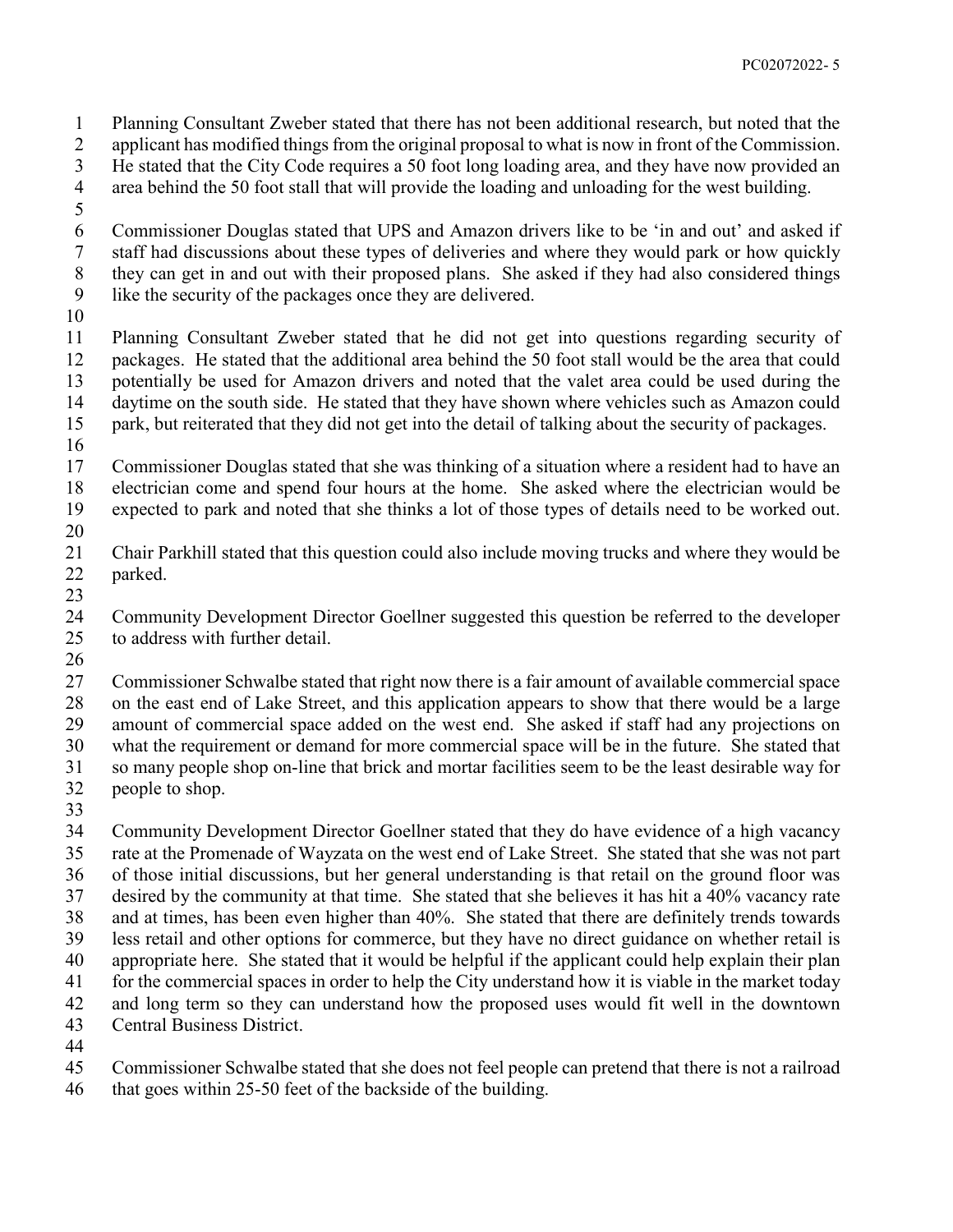Community Development Director Goellner stated that she can elaborate a bit on the railroad safety issue. She explained that there is a BNSF railroad track that runs along the southern portion of the property, and runs through the entirety of the community. She acknowledged that there is active railway that needs to be kept in mind for this proposal. She stated that this project would be on its own private property, and not within the railroad's right-of-way or their clearance area, so it would be generally allowed by local zoning, but the City does have some authority to evaluate safety concerns, including the proximity of the development to a railroad corridor. She stated that the standards applied to this site would also be applied to similarly situated property along the railroad corridor in the City. She noted that risks cannot be presumed anecdotally simply because of the proposed project's proximity to the railroad. She stated that if there are concerns, they would need to dig deeper on the nature and the degree of the risk, which would most likely require a safety study of some kind. She stated that the Commission should think about the safety concerns on this site as they would apply to all similar parcels along the railroad corridor.

 Commissioner Sorensen asked if his understanding was correct that semi-trucks would need to pull up on Lake Street and then back into their stalls.

 Planning Consultant Zweber confirmed that was correct. He noted that he found the information on the question regarding the sidewalk that was asked earlier in the meeting. He explained that the sidewalk when it is separated from the trail is about 5 feet wide and the trail, as proposed, in the center, has about 12 feet of bituminous and then about a 2 foot concrete curb on both sides, so it would be about 15-16 feet for the trail.

 There being no further questions for staff, Chair Parkhill asked the applicant to address the Commission.

 Applicant representative Curt Fretham, Lake West Development, gave a brief overview of the project and explained their desire for it to be socially connected, walkable, pedestrian friendly, sustainable, and bring vitality to the area. He noted that he understands that over 1,000 people have been advocating for saving the existing TCF building. He explained that they worked diligently on multiple applications in 2020 to incorporate and save the building, but in order to meet the Comprehensive Plan goals for minimum density requirements, they moved away from trying to save the building. He introduced others with the Applicant: David Nims of Hobbs + Black Architects, Vern Swing, S² Traffic Solutions, Ryan Herm, Urban Ecosystems, and Nick Mannel, Loucks and Associates. He noted that Matt Gamble with All City Elevator was also present and could answer questions about the mechanical parking system.

 David Nims, Hobbs+ Black, 100 State Street, Ann Arbor, MI, stated that this is a unique site and noted that it rises in height by 12 feet as it moves from east to west, which is what allows for some of their innovation with relation to parking. He gave a brief overview of the open space, park areas, and the massing breaks. He reviewed the building design details and the materials being proposed. He reviewed the public access at the entries, valet areas, loading and servicing that will be internal to the project.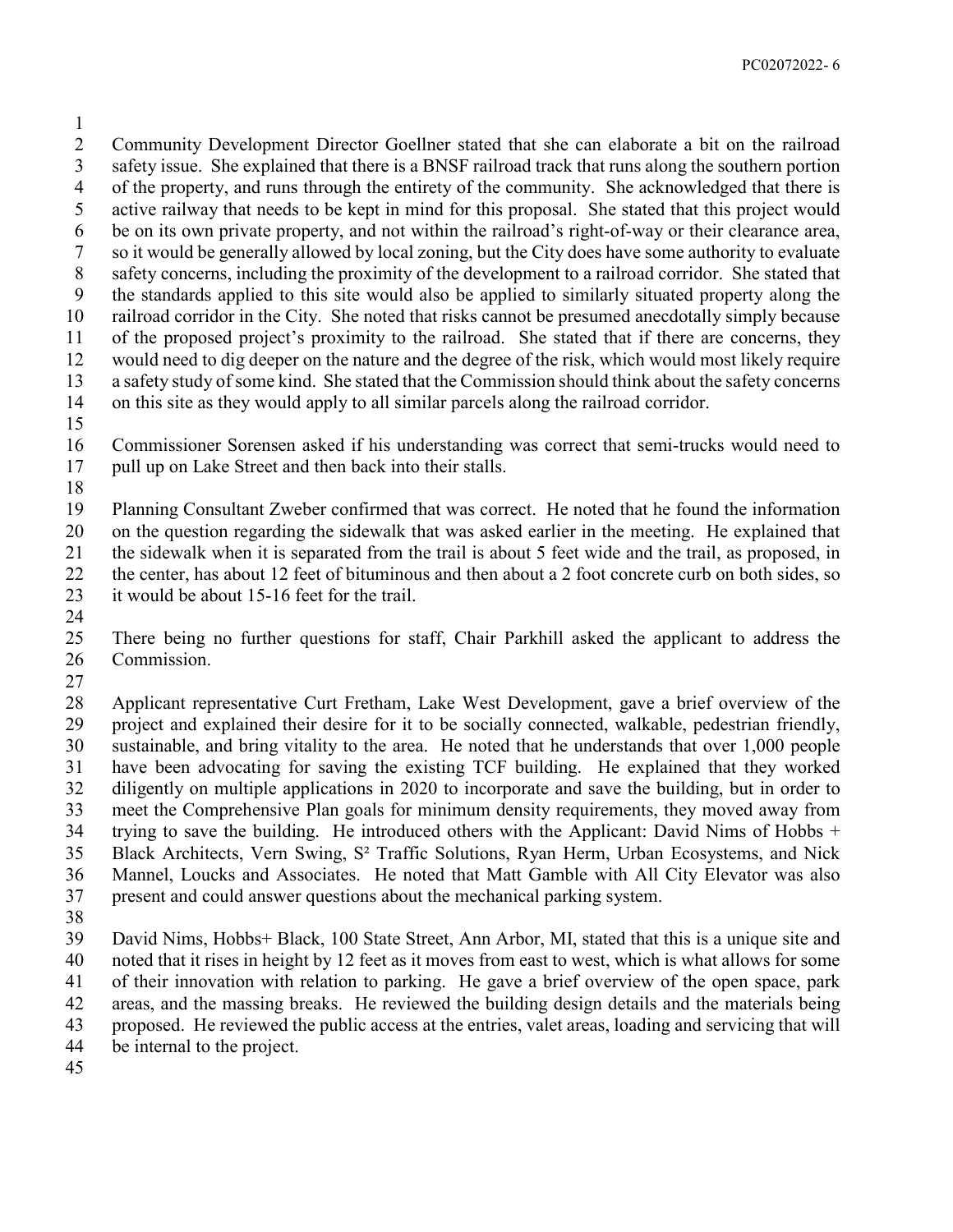Vern Swing, S² Traffic Solutions, 4290 Norwood Lane N, Plymouth, MN, reviewed the questions that had been raised at the previous meetings that required traffic engineering assessment. He stated that to address those questions they prepared a traffic impact study for conditions without the project and with the project. He stated that the results of the analysis indicated that the project would add approximately one inbound and one outbound every minute during the peak hour to the transportation system. He stated that the results verified that the study intersections will operate at the same level of service with or without the development. He stated that the addition of the development traffic has basically no impact on the overall traffic operations in the area. He noted that they also evaluated the flow of on-site traffic to verify that the interaction of cars, pedestrians, and delivery vehicles can be done safely without impact to traffic off site. He gave an explanation of where delivery vehicles will be able to park and noted that overflow of these types of vehicles, will be able to utilize the valet area. He stated that there is a porter room which is a locked room which is where the Amazon type packages would be held until the resident comes to retrieve them. He stated that the delivery parking spaces are outside off of the two lanes of traffic and will not affect or block the onsite traffic. He stated that there are crosswalks at the site access points and noted that overall on-site traffic will flow well and will not impact off-site traffic. He stated that they also evaluated the parking demand associated with the proposed use and found the residential demand for space occurs at night and the demand for office space will occur during the daytime which allows for the spaces to be shared. He stated that the highest demand will occur at 1:00 p.m. on weekdays and will require approximately 133 spaces and the proposed 229 spaces will satisfy that demand. He stated that he would like to address some of the misconceptions that appear to be out there regarding Lake Street. He stated that regarding roadway capacity, Lake Street is a two lane urban street with turn lanes at critical intersections and according to MnDot, this type of roadway has capacity for 17,000 trips/day and not 11,000. He stated that another point to clarify is that the existing average daily traffic on Lake Street does include the TCF headquarters traffic. He reiterated that the proposed development will have essentially no impact on the traffic operations in the area and the on-site circulation of delivery vehicles or garbage trucks will not affect traffic off-site.

 Ryan Herm, Urban Ecosystems, 2500 University Avenue W, St. Paul, explained that from a landscaping standpoint, the existing site is a wasteland filled with dead and diseased trees, acres of blacktop and an overgrown dilapidated park. He explained that untreated stormwater runs directly into the lake from this site. He stated that implementing an environmentally designed development on this site that makes sustainable green and open space is their priority. He stated that their design has committed to green and open space and over 47% of the site is dedicated to parks, plazas, gardens, and outdoor spaces that will be available to patrons and the public and creates view sheds to the lake. He gave an overview of the green, open, plaza spaces and the proposed amphitheater space.

 Nick Mannel, Loucks, 7200 Hemlock Lane, Maple Grove, gave a brief overview of the proposed stormwater management system and highlighted the benefits that they believe will be achieved through this project. He explained that their proposed filtration will improve the quality of water that leaves the site and enters the lake.

 Mr. Fretham, explained that he feels that they have thoughtfully addressed the concerns that have been raised at the previous meetings. He stated that they had been asked to reduce the mass,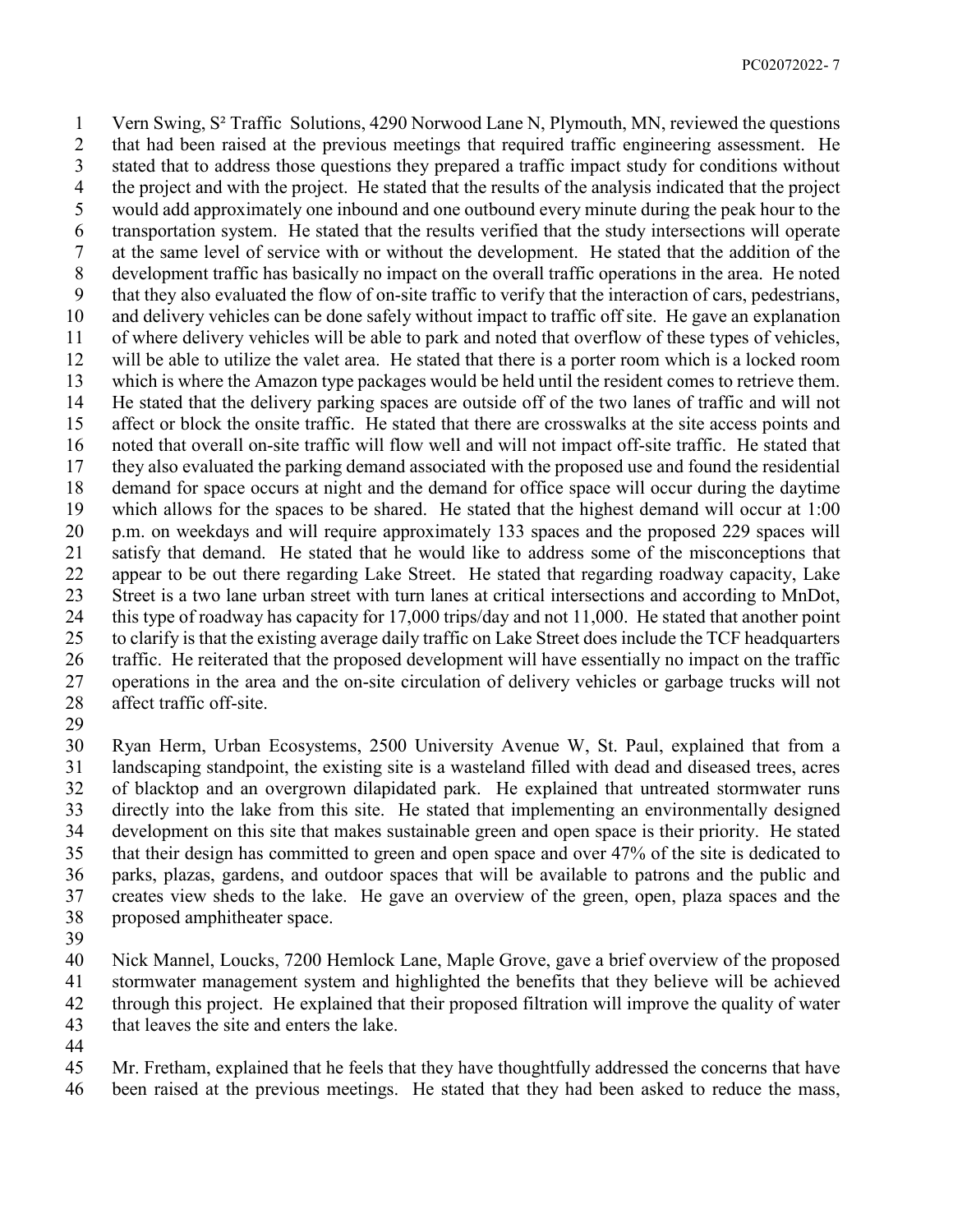provide more open space, and increase the density to meet the requirements. He stated that it has been difficult but they believe that they have addressed all the concerns that had been raised. He stated that they had been asked to reconsider their plans to remove the existing building which they did, and noted that they can elaborate on that issue if the Commission would like. He stated that they provided public parking, even though they were not asked to do that. He reviewed the expected additional tax revenues that their proposal will bring to the City. He noted that the neighbors had also asked them to do things which they have addressed. He noted that they have been asked to do a lot of things, and they have accepted those requests and explained that all they would like to do is use their property in a reasonable manner. He asked the Commission to approve their concept plan without further delay.

 At the conclusion of the applicant's presentation, Chair Parkhill opened it up to questions for the applicant from the Commission.

 Commissioner Douglas stated that she likes that there will be less access to Lake Street as a safety feature. She asked about the traffic on Lake Street because the reports stated 2018, and she questioned the report's accuracy because a lot has happened since 2018.

 Mr. Swing explained that the turning movement traffic counts within the report were conducted in August of 2021, but noted that the average daily traffic numbers were from 2018. He stated that they took those numbers and grew them at the growth rate included in the Comprehensive Plan to reflect what is likely the traffic in 2021. He noted that the 2018 report included traffic from the TCF headquarters because it was not vacant at that time and could be subtracted out. He stated that the daily traffic, without this development, in 2024 was projected to be around 6,500 average

daily trips which includes the traffic from TCF. He explained that the daily traffic number is more

- of a planning number and the actual operations are based on weekday turning movement numbers.
- 

 Commissioner Douglas confirmed that his study took into account Ventana, the Hughes building, and potential new building where Burnett was located.

 Mr. Swing stated that this was correct. 

 Commissioner Douglas stated that there is also the new Panoway development, and noted that she lives in the area and the traffic over the last two summers has been terrific.

 Mr. Swing stated that it is challenging and noted that there was also construction last summer for part of the time. He noted that he comes to the City quite frequently because he and his wife like to come to the restaurants in the City.

 Commissioner Douglas explained that she has a lot of concerns about what is going on at the intersection of Edgewood Court with Lake Street East.

Commissioner Schwalbe noted that she had questions about what the main level of these buildings

- will be used for, and asked if the developer had a vision for what types of businesses will occupy
- these spaces or if they had been approached by any interested parties.
-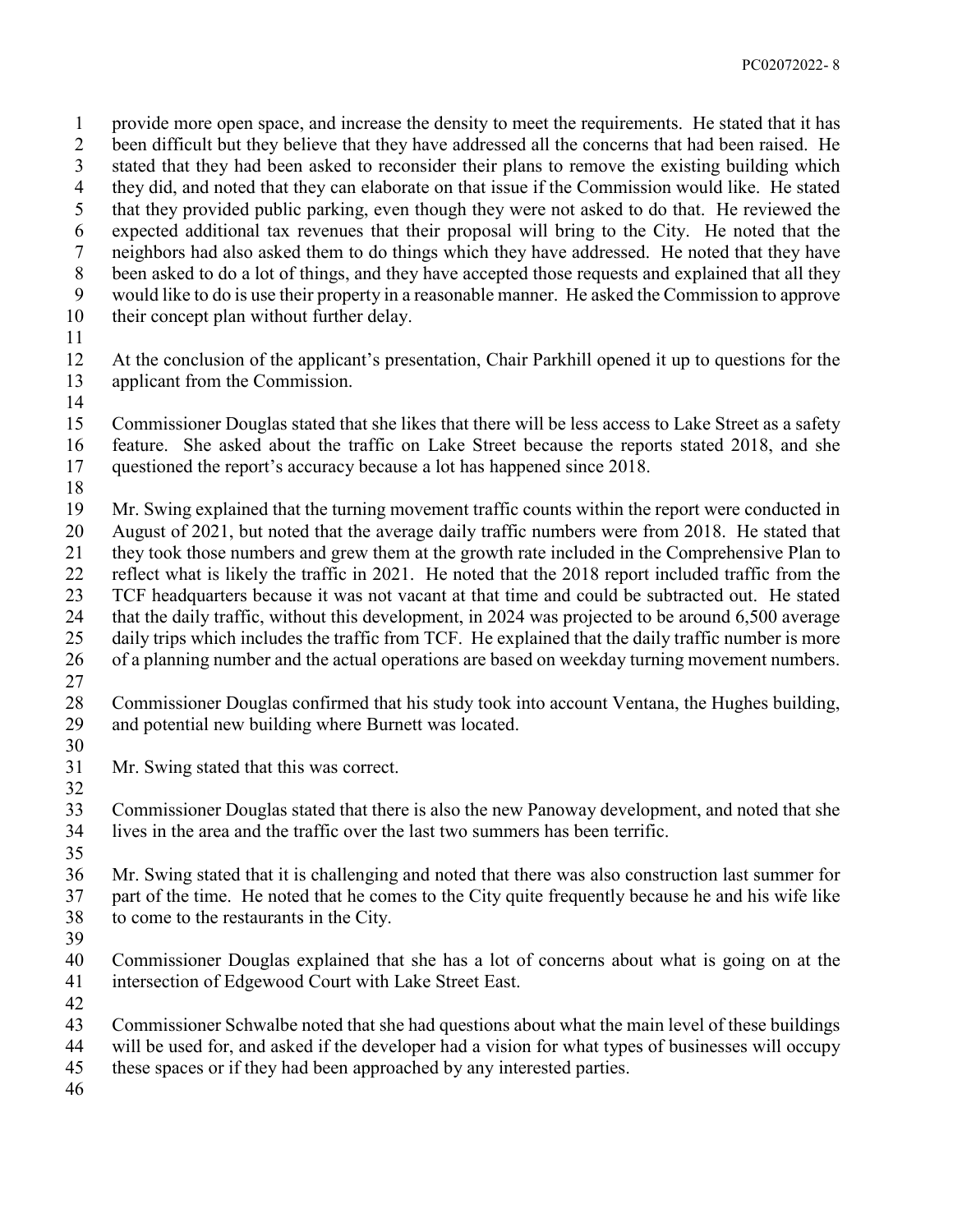Mr. Fretham stated that they have been approached by a number of businesses, and explained that he has a list of restaurants who want to be in this location. He stated that there are several shared office space groups that have expressed interest that he thinks would be a nice match because it would bring what the City is looking for in multi-generational use. He stated that there is also a plastic surgeon group that has expressed interest, as well as a number of financial institutions that are planning to vacate downtown Minneapolis. He stated that he has not entered into agreements with any parties because he wanted to wait until they were further down the road in this process. He stated that they have also had a tremendous amount of interest from people wanting to make reservations for the residential condominium units. He stated that it has been exciting to see the amount of interest expressed in this project without them even marketing it. Commissioner Schwalbe noted that one of the things the City is looking for is more diversity in housing for young families, and noted that the price point for these units is about \$800,000 for a one-bedroom unit of about 800 square feet. She asked how Mr. Fretham feels this addresses the City goal for diversity and bringing in younger families.

 Mr. Fretham stated that his daughters are 13 and 10 years old and they are excited to live there. He stated that there is at least one other party that has signed a reservation for one of the units that also has school-aged children. He stated that it will probably be primarily an older group, but expects that there will also be some families in the building.

 Commissioner Schwalbe asked if Mr. Fretham had any concerns about the railroad because it goes fast and makes noise.

 Mr. Fretham stated that he believes if you live in the City, the reality is that the railroad is here and it has to be embraced. He stated that there will be people that will not want to occupy the space because of the railroad, but there are only 32 units and only 40,000 square feet of commercial space. He stated that it will not be right for everybody, but there is not much of it. He stated that from a marketing standpoint it does not concern him at all.

 Commissioner Schwalbe asked about the ability of the public to access the area within the massing breaks of the project.

 Mr. Fretham stated that he did not think they would be policing the massing breaks. He stated that he expects some of them will have restaurants or coffee shops, and people will be encouraged to come there. He stated that some of the spaces will likely be office space which may feel a bit more private and less inviting. He stated that the massing breaks are not really purely park space and feels the individual businesses will be managing the use of the massing breaks.

Commissioner Sorensen stated the east building had 66% of the parking that is below the water

- elevation, and asked for more detail on the passive system that would be used and how that would
- be dealt with.
- Mr. Fretham explained that they hired a hydrologist and engineer from Kimley Horn who spent a
- lot of time on this issue. He stated that he does not have a lot of the details nor was the Kimley
- Horn representative at tonight's meeting, but noted that they will need to satisfy the City that they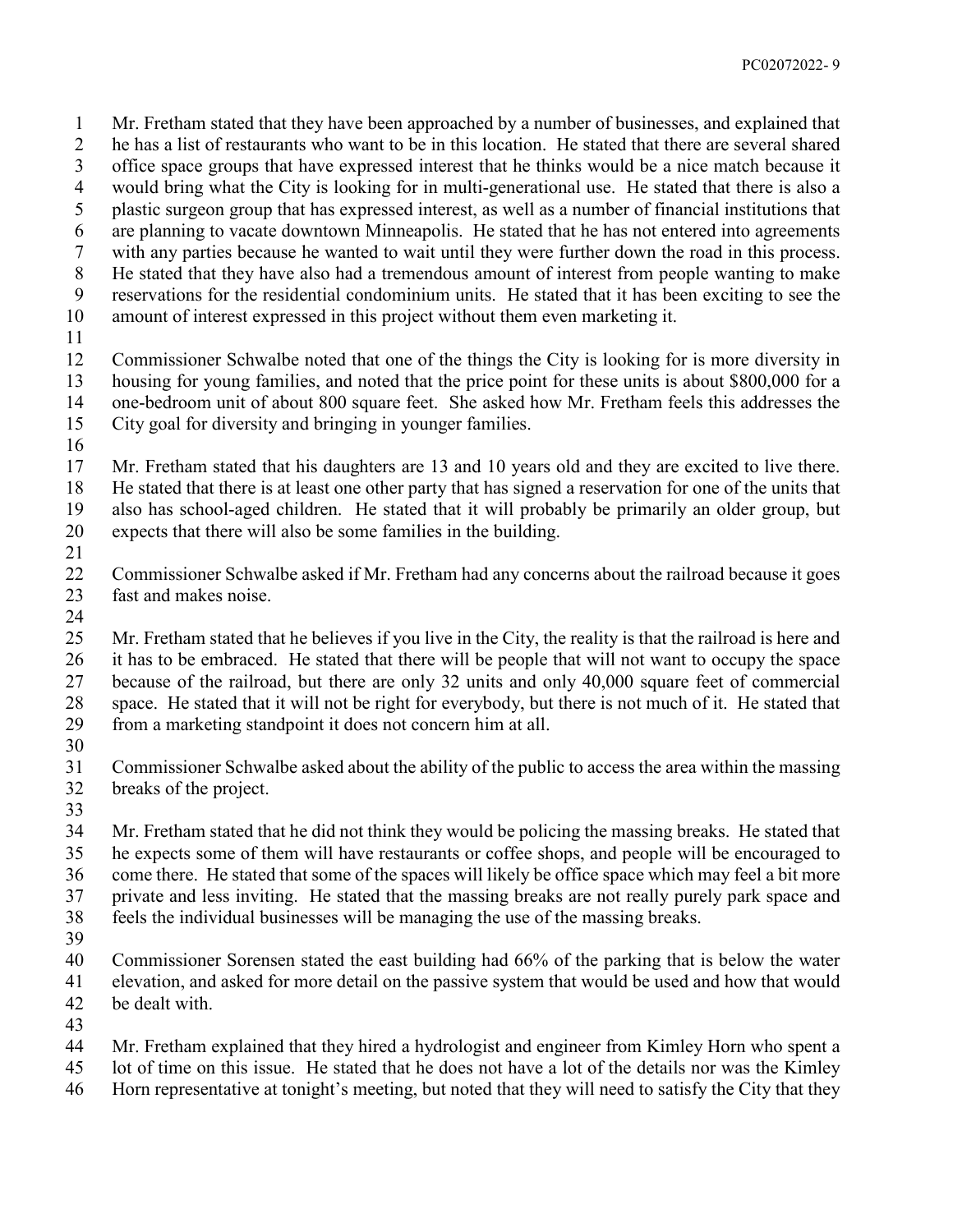are putting together a system that will address this issue. He explained that the buildings that went up across the street all had similar issues and were also encroaching on the water tables. He stated

that the alternative was to ask for a height variance, but they did not want to do that because they

- like their design approach.
- 

 Mr. Nims noted that Kimley Horn is a local and regional expert that is located in Minneapolis. He explained that in their initial study, they determined that the weight of the building will be enough to resist the buoyancy forces and knows that they are also planning a redundancy in the waterproofing system so a rubberized hot fluid will be applied against the walls themselves, reinforcing with fabric matts, and on top of that will be multiple layers of drainage tiles. He stated that in their calculations, they took the 100 year high point of the lake and added two feet to it as an extreme situation for the lake levels. He noted that they have not taken it much further because this is the Concept Plan phase.

 Commissioner Severson asked about the occupancy, and for the average number of people that will be in the building once it is filled for both the commercial and residential units.

 Mr. Fretham stated that he does not know the answer to that question. He noted that the peak estimate for parking is 133 stalls, so if everyone drove a car, that would be 133 people. He stated that he doesn't know the specific answer to her question, but can perhaps look it up and send an e-mail with the answer.

 Commissioner Severson stated that she thinks that number would be helpful for the City to know what type of scale this will be; for example, information like the size of the companies, number of employees, and the number of people that would typically be living in each of the units. 

- Mr. Fretham reiterated that he did not know the answer to this question.
- 

 Commissioner Severson noted that quite a few of the Commissioners have questions related to the mechanical parking and asked for more details on that element for those that have not had experience using this type of system. She asked for information on how it works, how it is troubleshooted, and what happens if a car gets stuck.

 Matt Gamble, All City Elevator, explained that they have installed three of these systems locally. He explained that they are entered and exited similar to the outside parking lot with 90 degree parking. He stated that it would be entered using a fob or an app similar to what can be found with a garage door opener. He stated that once you exit the system, the gate shuts and the car is inside and does not move unless there is a demand for another open spot, which is when it will shuffle the cars side to side or up and down to provide and open spot.

- 
- Chair Parkhill asked about the speed of the system.
- 

 Mr. Gamble explained that the cycle time for a three level system is less than 90 seconds 

Commissioner Severson asked if people had to have a space already allocated or would the public

be able to utilize them too, for example if they came to town in order to go to one of the restaurants.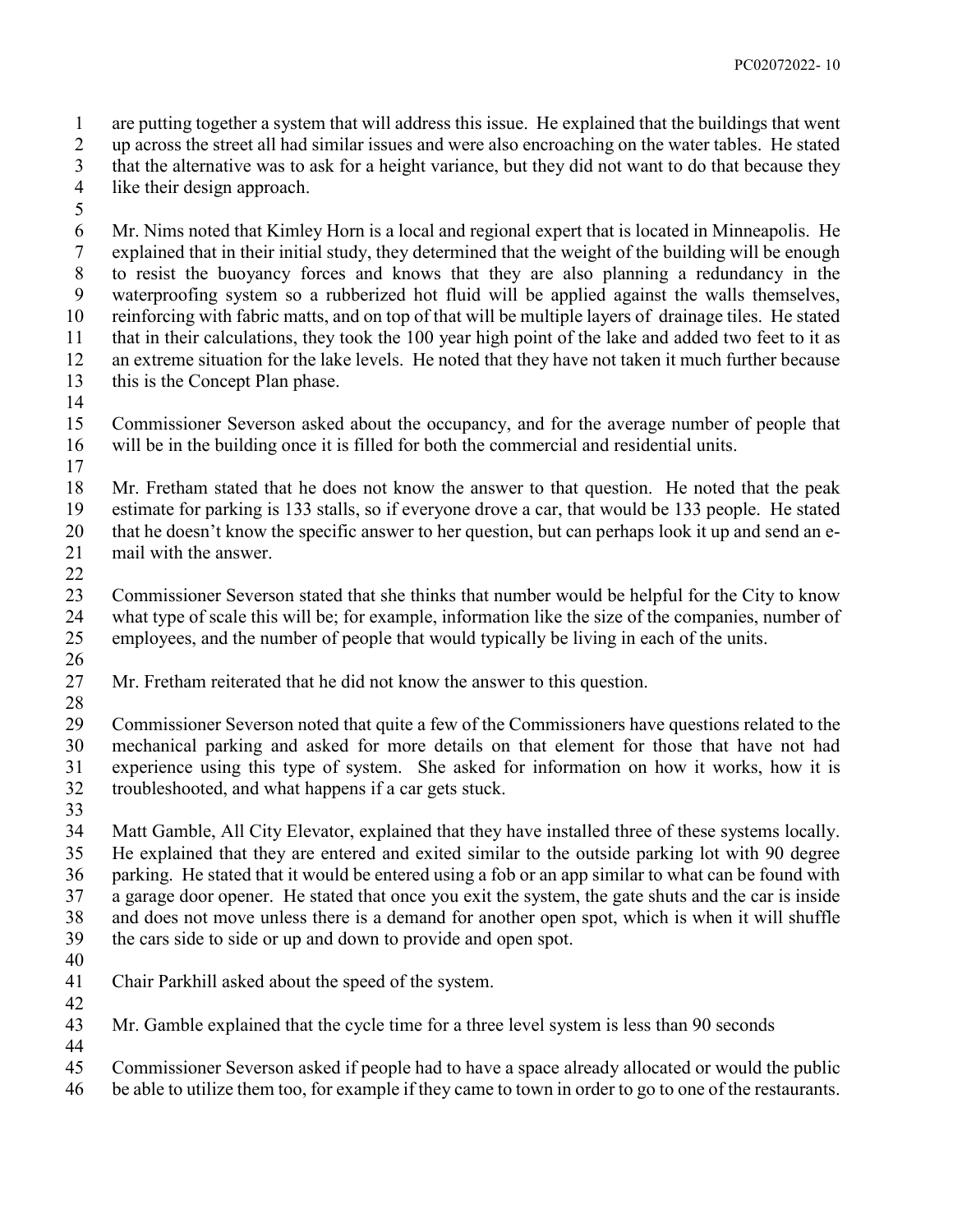Mr. Gamble stated that he believes the intent is for valet parking to utilize some of the spaces. He shared a video that demonstrated how this type of system worked, and noted that 34 vehicles can park in the space of twelve surface stalls. He stated that they have not seen a lot of failure rates on these systems. He noted that they had just installed one in St. Paul with 102 stalls, and they have not received a single call on it other than a call where an individual's app on their phone was not working. Commissioner Severson asked if there would valet staff available 24/7. Steve Eggert, Lake West Development, reviewed the diagram that depicted where people will park, including the residential, office, and areas for public/restaurant/guest/retail overflow parking. He explained that during the nighttime hours, the systems can be shut down so there is only first level parking available. He stated that many people have safety concerns, but it is important to note that the cars do not shuffle around like Carvana. Chair Parkhill asked when the valet staff would be on-site. Mr. Eggert stated that they have been discussing this detail and do not have a specific answer, but most likely, the plan would be for the valet service to be available from 3:00 p.m. to the restaurant closing time. Commissioner Severson asked if the residential parking would also be done by valet or use mechanical system themselves. Mr. Gamble explained that typically the residents are trained on how to properly enter the space. He noted that it provides a secure parking space for them because they are behind a gate. He explained that typically there is a dedicated fob and they are the only one who can get into that space and will always pull into the same door. He stated that their response time is much the same as they would respond to an elevator call which is one hour response time at night and 30 minutes during the daytime. Commissioner Severson asked how many parking spaces are dedicated for visitors and the public that do not have a fob space. Mr. Eggert stated that the there are 62 parking stalls dedicated for this purpose throughout the full parking garage. Mr. Gamble explained that the state of Minnesota recognizes this equipment as elevator equipment, and it will be inspected by two agencies which are very thorough. He stated that this is a European design and use is extremely common on the east and west coasts of the United States along with Florida. Commissioner Douglas stated that one of the issues at the Promenade is that people don't realize there is parking available. She asked what kinds of provisions will be made in order to let people know that there is public parking in the building.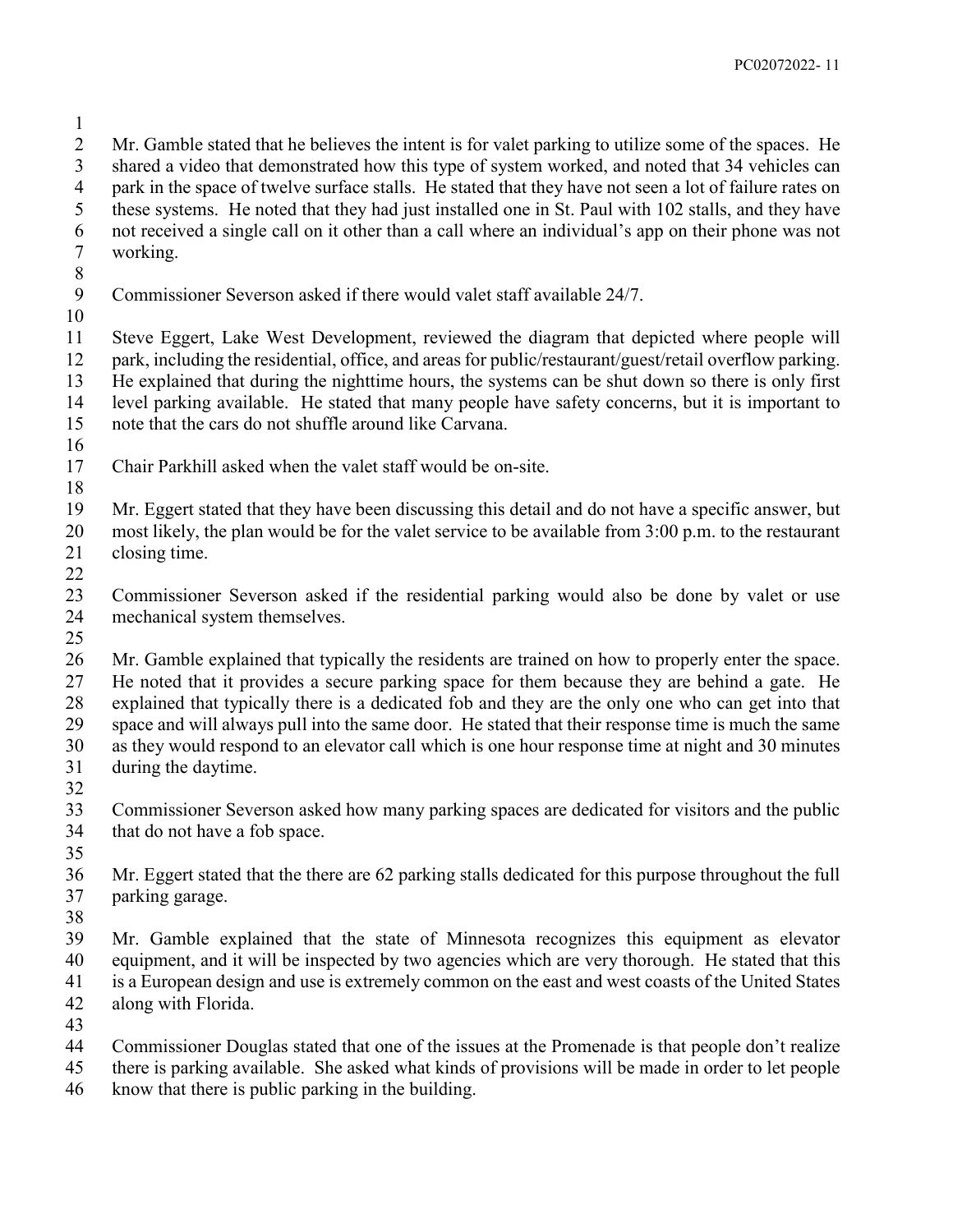Mr. Eggert stated that they have been discussing a system similar to the Mall of America where there is parking calculations and a digital sign that displays the amount of parking available. He stated that there are also systems that use a lighting system to allow you to know if there are spaces, such as green if there is an available spot and red, if not. He noted that they are discussing their options internally but have not yet made a determination on which method they would use. He stated that they will have public parking signs but are not sure about the style. Commissioner Douglas shared the example of mechanical parking at Manchester's Department Store in Wisconsin in the 1950s. She stated that it was fun for her, as a child, to go shopping with her mother and watch the cars go up and down, so mechanical parking is not a new concept. Mr. Gamble agreed and noted that it was actually first presented at the World's Fair in the 1920s. Chair Parkhill asked for a reminder of the breakdown between condominiums versus rental units in the project. Mr. Fretham stated that they currently have 32 residential condominiums proposed. He stated that the intent is not for rentals at this time and believes there is enough interest that this will not change. Commissioner Severson asked how many parking spots would be allotted to each unit. Mr. Fretham stated that each unit will have two stalls. He noted that when he listed off tenants that had expressed interest in the project, he neglected to share with the Commission that a grocery store has expressed interest in the west building. There being no additional questions from the Commission for the applicant, Chair Parkhill opened the public hearing on the application at 8:33 pm. He read aloud a statement regarding the public hearing process and shared other opportunities the public will have to give their input, either in person or in writing. 32 Kendra Lindahl, Landform Professional Services, 105 S. 5<sup>th</sup> Avenue, Minneapolis, explained that she is here representing Brian and Sherry Heeb who live across the street from this site. She highlighted a few points from the letter she'd written that had been included in the packet that she feels are important and that have not been addressed. She stated that she thinks the issue of railroad safety is significant and is surprised that a railroad study has not been completed. She stated that she feels this warrants that analysis and evaluation. She stated that in 1989, the City's Council at the time required the developer of the TCF site to provide an easement for a pedestrian tunnel. She stated that it was deeded in 1989 and modified in 1997. She stated that the City has the right to abandon the easement but would not like to see that considered without evaluation. She stated that she has not heard an analysis of what the benefit to the City is for having a PUD, and feels that the value for the City really needs to be looked at and at what cost. She would encourage the City to take into account the public health, safety, and welfare issue, and make it a condition that a safety study be completed before this moves forward.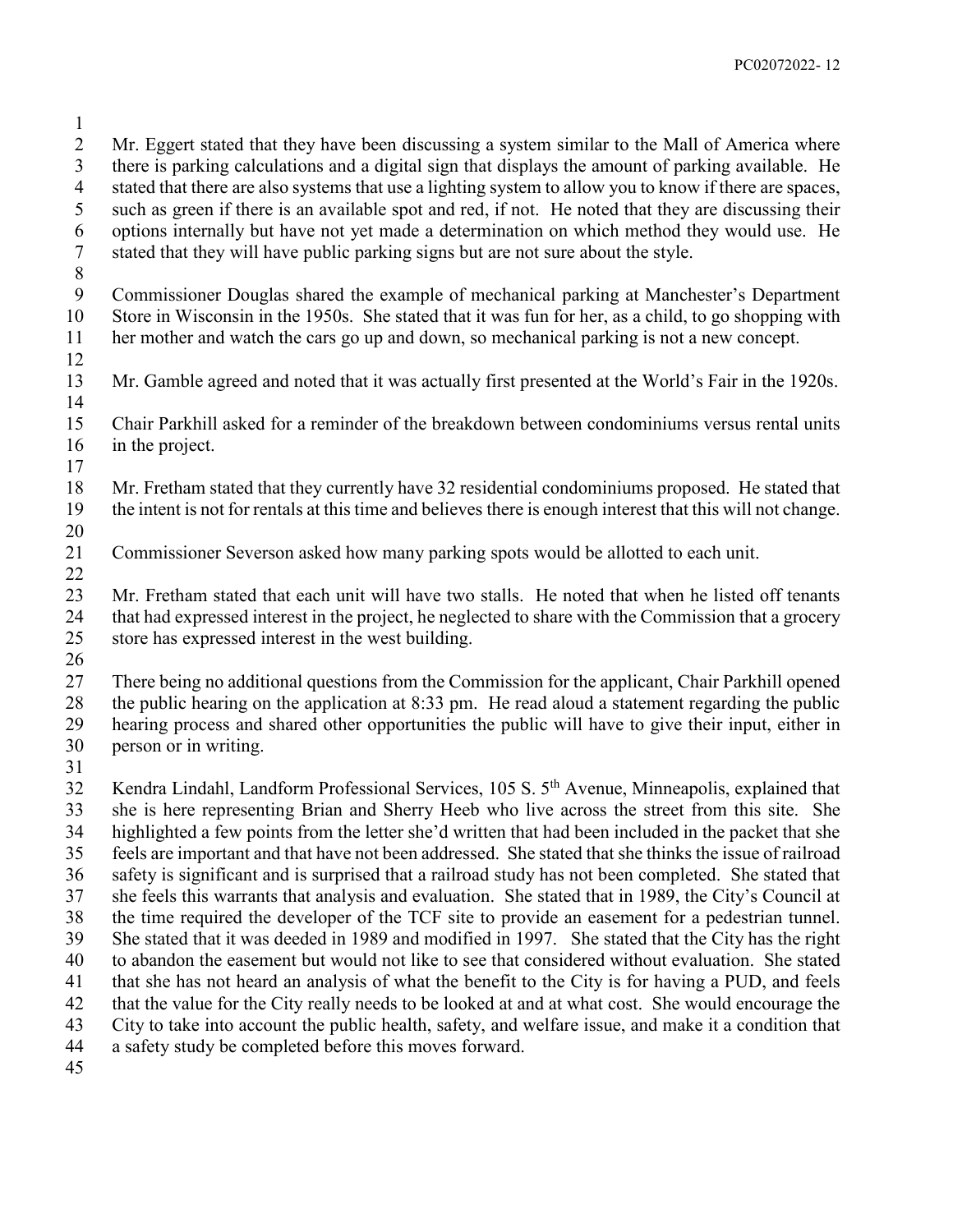Brad Hoyt, 326 Ferndale Road W, explained that he owns the Ventana building. He highlighted some of the points he had included in his letter and explained that he and his family travel down Lake Street numerous times each day in vehicles, bikes, or by foot. He stated that they enjoy the access to air, light, sun, and wind. He stated that the existing TCF building is a charming building and is minimally obtrusive and won many awards for the architecture. He stated that he had recently spent a night in a European hotel that was over 400 years old, and the TCF building is only 35 years old. He stated that access to light and air has always been something taken seriously by the City and quoted from the archives from the Chamber of Commerce. He stated that he feels the investment to create the Panoway environment would be tossed out the window with this development. He stated that he does not understand what is in this for the residents or the City because it does not comply with the PUD ordinance, the Comprehensive Plan guidance, or the Design Standards. He stated that if the decision is made because the City wants a larger tax base, he would argue that the City does not need a larger tax base. He stated that if this moves forward, he would argue that there would be a decrease to the values of the Ventana, Wayzata Blu, Meyer Place and the Hughes office building and thinks that would offset any potential gain from this project. He stated that he has been a builder for about 60 years and there are many things that concern him regarding the 'bathtub' or foundation system. He stated that they all had water tables and chose not to build beneath them, and shared an example of a building he owned that had this kind of system and ended up with eleven feet of water following a power failure. He stated that he would not want to own that type of building nor do people want to insure them. He stated that the building, in its present state, is completely viable and noted that in a post-Covid world, the 1980s office lay out is back in vogue. He stated that he feels with a minimal investment in the building, it could once again be occupied. He stated that he also has serious concerns regarding the railroad, and noted that they had to pile their foundations as deep as 150 feet because the soils are all peat. He stated that he is concerned about the compressibility and stability of the soils. He stated that the load from the track and the trains, which roughly transmits at a 45 degree angle, will land right in the middle of the back wall of the building. He stated that he has furnished the City with a letter from Fredrickson and Byron stating that the easement is there and has been recorded, and he would be troubled if the City vacated it. He reiterated that he feels this property should remain in its current state.

 Pat Hughes, explained that he owned the property at 235 Lake Street East. He stated that he has a huge economic interest in the west end of the City, and noted that he just completed a 50,000 square foot class A office building on property that he has owned since 2003. He stated that he is also here because of the history he has in the City, and explained that he came as a young entrepreneur in 2001. He stated that since that time they have built three companies in Wayzata, had countless employees, and supported businesses within the community. He stated that he and his wife do not vote here, but consider themselves Wayzata residents. He stated that they are all here to discuss, for the third time, an application to redevelop this property, and noted that he thinks the Commission got it right the first two times. He stated that what he learned when he looked into PUDs is that there is a lot of legal precedents, and gave the example of a legal argument Brad Hoyt had with the City in 2016. He stated that on April 18, 2016, the Minnesota Court of Appeals ruled in favor of the City with an interesting verdict which he feels gives the City the clear ability to turn down this PUD application. He read aloud a quote from the verdict that "The City may approve a PUD, although it should not be required." He stated that the Commission should feel good about their ability to turn this PUD down. He noted that he is very familiar with the petition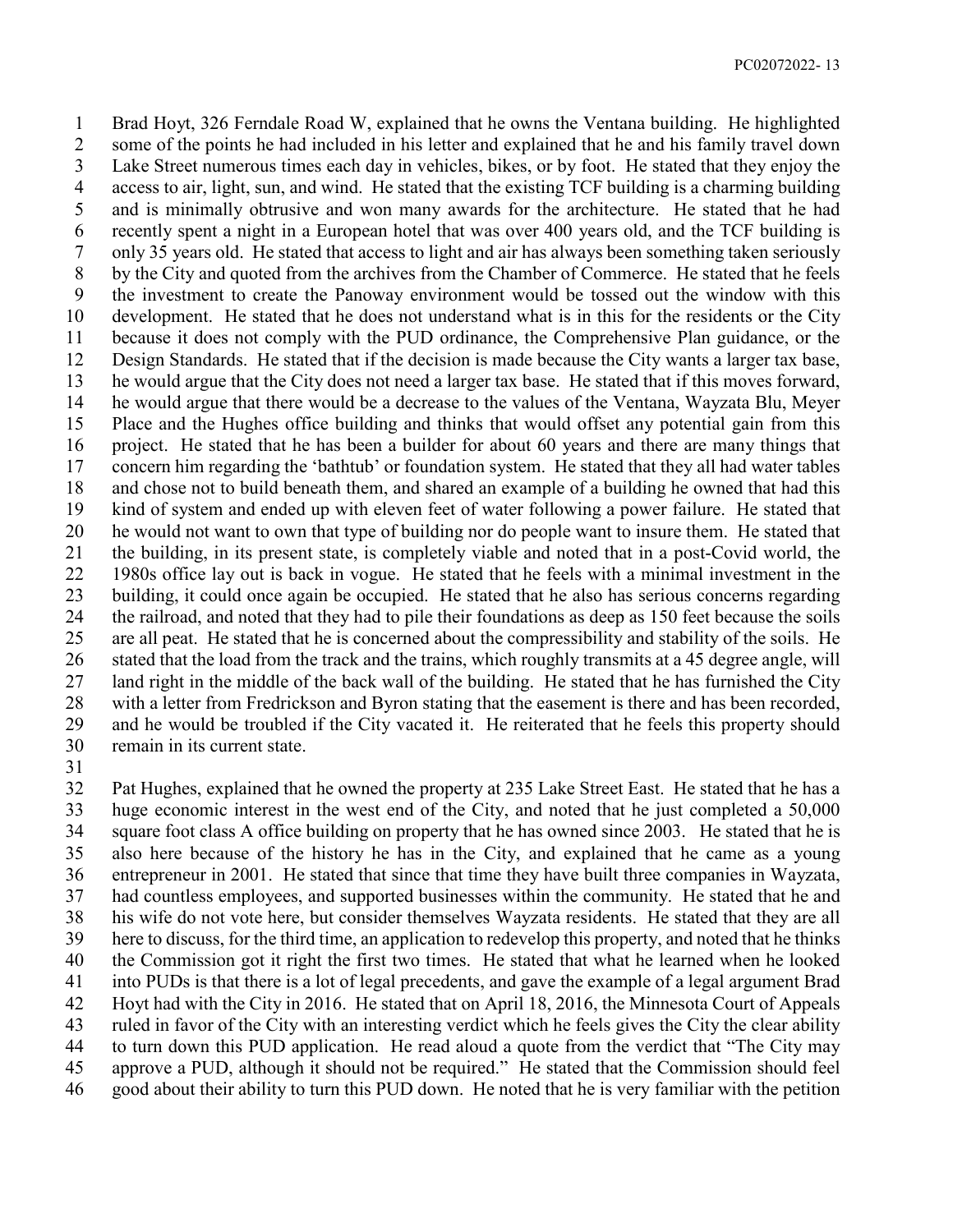that is floating around and explained that what is unique about Wayzata is how much people care about the community. He stated that in less than seven days, 1,100 people, 400 of which are residents of the City, have come together to stand behind a request to deny this application. He stated that he feels the solution is incredibly clear that the City should deny the application, for the third time, and refocus the efforts of the developer to maximize the existing building. He stated that these actions would protect the charm of the City, enhance the current business owners and the community, and preserve the enjoyment of the lake for everyone.

 Lindsey Bashioum, 461 Peavey Lane, explained that she served on the Planning Commission the last two times this proposed project came in front of the Commission. She stated that the project was also denied by the Council following the Planning Commission recommendation. She stated that when the application was reviewed, there was a huge surge of residents that were absolutely against it. She stated that she believes the past denials were the correct thing to do. She stated that in listening to tonight's presentation, the concerns of residents were very much the same as those from the neighborhood meeting that had been included in the packet, such as the amount of commercial space, proximity to railroad tracks, easements for pedestrian access, parking and traffic impact. She stated that the parking study was conducted in August which is generally the quietest time in the City. She stated that she did not think the traffic issue can be minimized because it is a real issue and many people agree. She stated that this proposal is inconsistent with the 2040 Comprehensive Plan and there is actually no public benefit provided that is not already there. She stated that the photo in the presentation that showed the plaza area was a bit disingenuous because it is only for people who work or live there and not the public. She stated that this proposal will result in the loss of character, charm, and whatever small-town feel the City has left. She stated that the TCF building is an iconic building and as noted by Mr. Hoyt, is viable for use, with a minimal investment. She stated that a large concern, because she lives in Peavey Lane, and walks Lake Street daily, is that this project will create the canyon effect that gives a closed in feeling along the entire corridor and will provide significant shadows that will blanket Lake Street from Ferndale Road to Barry Avenue. She stated that with the mechanical parking, she feels it is obvious that they are trying to fit a square peg into a round hole to meet the parking requirements and feels it is asking for problems with the stalls located under the groundwater elevation. She stated that those requirements are really because of the density of the project and if that was reduced, they would not need do go this route. She stated that she believes the Commission got it right the first two times and this application should be denied for the third time.

 Doug Cooley, 214 Barry Avenue, stated that he has concerns regarding parking related to the groundwater issue. He stated that Loucks and Kimley Horn have done a great job coming up with an engineering solution, but if there is not redundancy included, such as duplex pumping systems and an emergency power system, the water level may be breached. He stated that he is also concerned about the mechanical parking system and even if it is a great system, it will have a breakdown and will require maintenance. He stated that in both cases, the cars will have to go somewhere, which he believes will be on the streets of the City which will impact the residents in the City. He stated that with regard to the sidewalk narrowing on the east end, the Panoway has been a great thing for bikers and walkers. He stated that it is used constantly and is dangerous in its current form and if those are combined into one without the separation, he feels it is an accident waiting to happen and someone will be injured.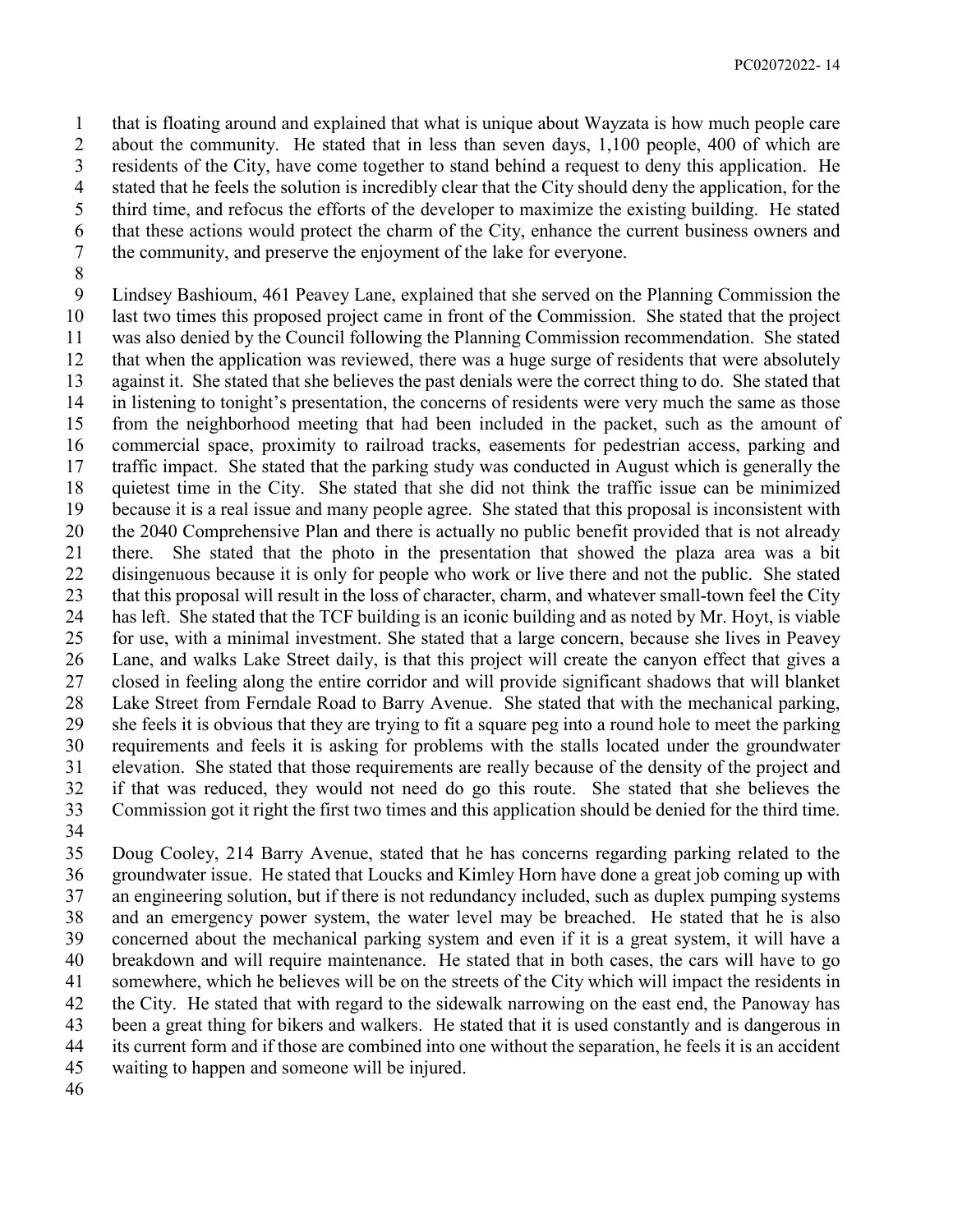Pete Wyterra, 143 Edgewood Court, stated that he has lived in this location for about 15 years, in Minnesota for about 40 years and before that he served on the City Council in a large city just outside of Boston, MA. He stated that they would have killed someone to keep the TCF building. He stated that this is the best looking commercial building in Hennepin County, and he doesn't understand why the City would want to dispose of it. He stated that it will cost money to renovate the inside, but thinks the people that are interested in developing should go back to the bankers and ask them to cut their price so it can be developed for residential use. He stated that it would be a shame to lose that building and feels the City should do everything they possibly can to keep it.

 Joe Vanloy, 136 Birch Lane West, stated that he would agree that the TCF building is an iconic building, but would like to touch on the four cores that are in proposed. He stated that the first massing break between A1 and A2 is 25 feet which generally coincides with the ordinance standard, but the ordinance also talks about ensuring that the mid-block connectors provide view of Lake Minnetonka if the property is between Lake Street and Lake Minnetonka. He stated that he went to the site and noted that Edgewood Court is 40 feet curb to curb, which means the view in this massing break will roughly be the equivalent of one side of the road. He stated that it will look like a tunnel because it is three stories tall and 75 feet deep. He stated that the next massing break is not at grade and is above grade, which is depicted on the renderings with a ramp and on the far side, a wall. He stated that if you are walking or driving by, nothing will be seen other than a blip of light between the two buildings. He stated that the next massing break gets worse because there are twelve steps from where there is walking or driving up to the entrance of the building is located. He stated that he understands the rules related to massing breaks, but wants to make sure there is thought into what that actually looks like for this length of space.

 Darren Rosha, Rosha Legal Group, 2160 West Wayzata Boulevard, Long Lake, stated that he has been asked to appear on behalf of Bruce Lee, owner of the Wayzata Bay Car Wash, because he was not able to attend tonight's meeting in person. He stated that Mr. Lee, as well as all the businesses in the area would benefit from development of this area. He stated that he would prefer to have the fuel tanks addressed on the property that appear to have been addressed in the proposal. He stated that relating to the rail line concerns that have been raised, there is a challenge of cogency when you consider that there is a Panoway and other facilities that are already along that railroad. He stated that those concerns were not raised, nor has the problem manifested itself, it is challenging to understand how it impacts this property differently. He stated that Mr. Lee views this development as providing quality housing and commercial space along the corridor, without increasing the demand and congestion of parking in the area. He stated that the buildings of this proposal appear to be 20 feet lower than the current building in this location, and there is a challenging reality that every facility that is built will impact the views of the buildings further from the lake. He stated that some of the buildings referenced tonight have had that same kind of impact on other properties. He stated that if this property is developed in any way, it will have some impact, and this appears to be a way that is seeking to find access to views and competent development. He stated that as a business owner, the desire to have occupied commercial space, high occupancy, and vibrant, successful businesses is undeniably linked to having additional traffic on the street. He stated that he feels some increase in car traffic will be essential to be successful. He stated that business owners in the area will reap a benefit from having an active development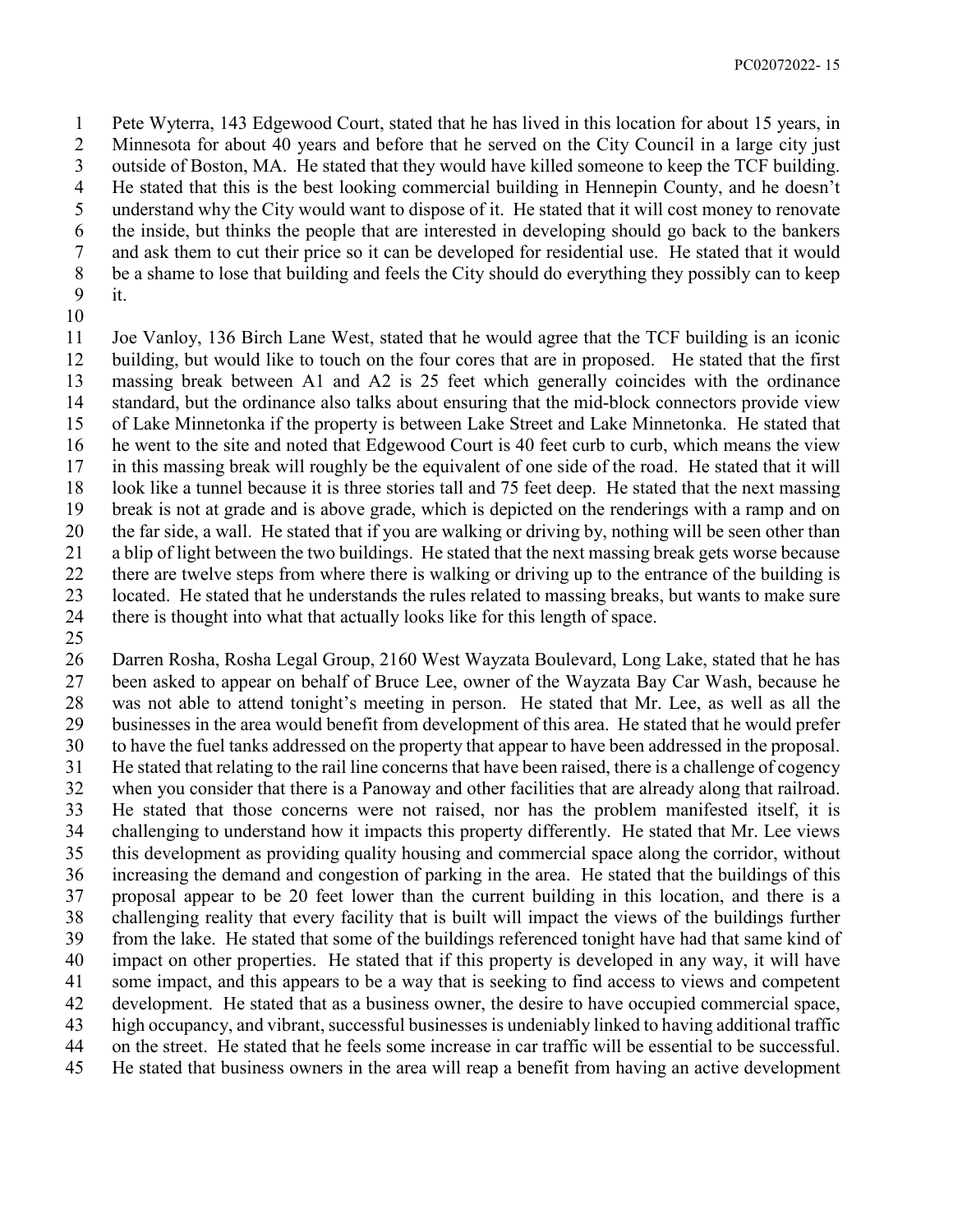on this end of the street. He noted that in listening to much of the discussion, it appears to be pretty subjective, and he is asking the Commission to support the development.

 Community Development Director Goellner noted that since there were no other individuals in the room who would like to speak, she suggested that the Chair allow the people present on Zoom who would like to speak have that opportunity.

 Barry Petit, 420 Peavey Lane, stated that he is representing Brian and Sherry Heeb, and would like to piggy-back on what was stated by Ms. Lindahl He stated that he was unable to share his screen, but asked the Commission to look at the information that was included in the packet with his presentation. He stated that the overarching point is that there are two kinds of issues to consider with the application; an emotional one, as well as a few genuine legal concerns. He stated that he thinks the Commission will need to sift between those concerns, and explained that he understands the emotion surrounding the building. He stated that it is up to the City to preserve and enhance the intrinsic value of the community and the value of Lake Minnetonka. He stated that in discussing the Comprehensive Plan and the issue of charm, he noted that thousands of dollars and a lot of time was spent defining the idea that Wayzata was going to be charming. He stated that if the Commission approves this design, it will define 'charming' within the City forever. He noted related to the traffic numbers, Mr. Swing has stated one thing and the Comprehensive Plan states another, and they cannot both be right regarding the number of trips per day. He stated that as the street is narrowed and the capacity changes, that should impact traffic. He stated that it is hard to swallow the statement, 'The 2040 traffic volume on Lake Street is expected to increase slightly over existing.'. He stated that there are nine projects that were not accounted for in the traffic study back in 2018. He explained that if the City is building things based on bad data, then there is a huge problem, and noted that he does not feel the 2018 report can be accurate. He stated that the developer mentioned that there were businesses that wanted to come to the City from Minneapolis which the 2018 report doesn't account for, nor does it talk about the Panoway, and noted that he feels there is a possibility of doubling the traffic in town. He stated that if the City is going to be making decisions, they must be made on the basis of good data and reiterated that they feel the current traffic study being used is not accurate. He stated that he would like to know what consequences there will be if what they are saying will work actually does not work. He asked who would be liable in that situation and take care of the problem. He stated that if this doesn't work based on the information presented by Mr. Swing, he would like to make sure that Mr. Swing is culpable for any mistakes. He stated that the discussion around the lake walk began back in the 1980s, and people said if there was going to be a lake walk there should probably be a tunnel. He stated that it went dormant for a long time, but the idea has come back again. He noted that if the Design Standards are being misinterpreted by people and are not what is desired, they should go back and take another look at them because somehow they are not being interpreted correctly. He stated that part of the Design Standards is that they are trying to create a retail street level, but he does not see that on the design at all. He stated that there is no indication that the lower level has anything to do with retail or commercial. He stated that he also does not feel the design has anything to do with Nantucket architecture either. He stated that in the packet there are photos of the past train wreck with the railroad. He explained that he was the first on the scene, and that there was a railroad tie that went through an office, fortunately, that person was out of the office at that moment. He stated that there are genuine concerns about the shadow effect and this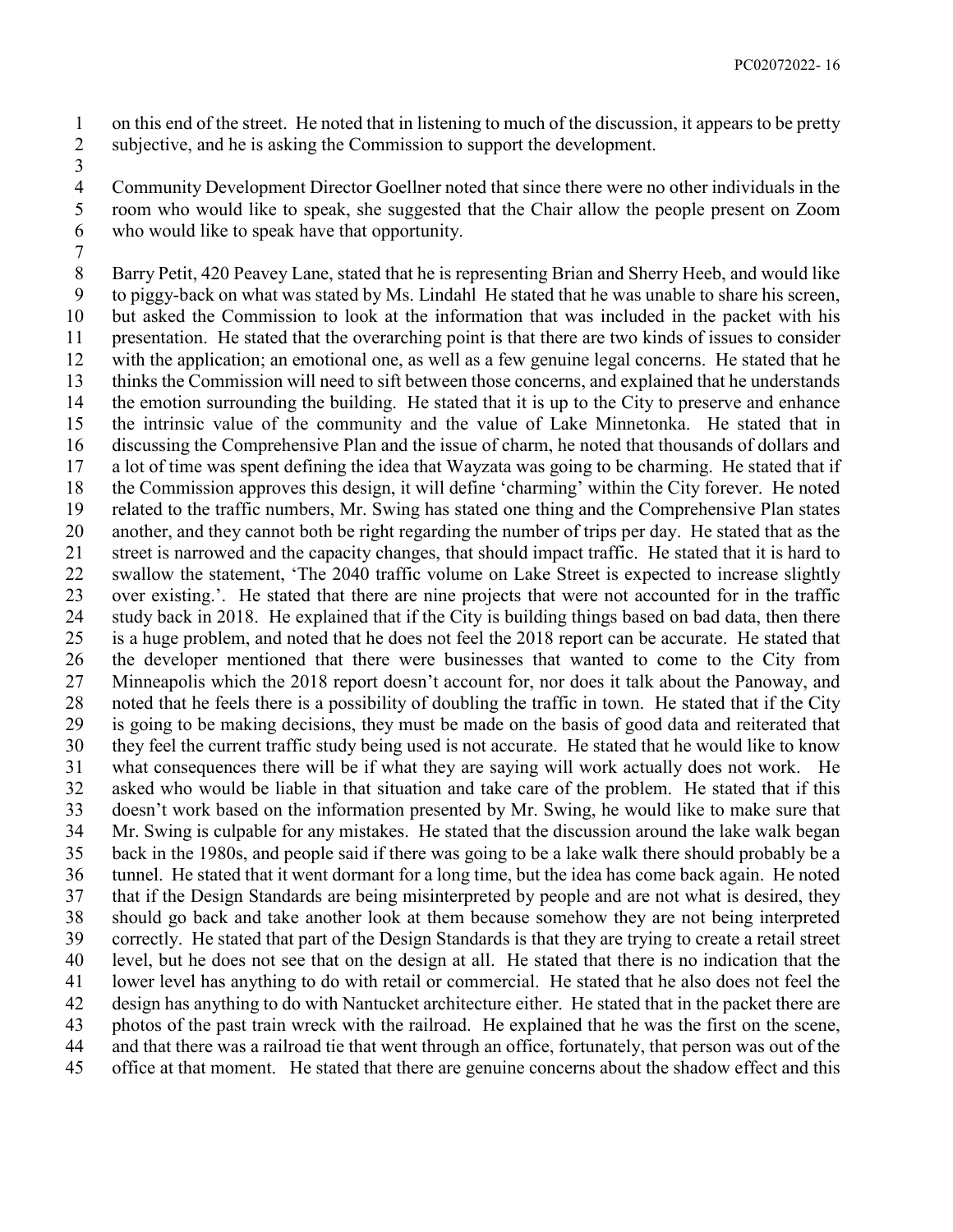creating a tunnel. He stated that there has been discussion about making a positive street, with a positive environment for biking and walking, and this would put the entire sidewalk in a shadow.

4 There being no additional public comments on the application, Chair Parkhill closed the public<br>5 hearing at 9:13 pm. hearing at 9:13 pm.

Chair Parkhill asked for the Commission to share their questions and feedback on the application.

 Commissioner Douglas stated that she would like to clarify a comment made by Ms. Lindahl about

the railroad accident. She stated that was not on this site and was at the Edina Realty building west

 of Ferndale Road on a side track. She asked City Attorney Schelzel about the recent statements regarding the railroad easement.

 City Attorney Schelzel confirmed that Commissioner Douglas was asking about the pedestrian access easement that has been mentioned. He stated that based on his office's review of the property records and history of the current PUD, they have concluded that there is no present easement over the property. He stated that there was an agreement in 1989, as part of the larger PUD development agreement, for the property owner to convey an easement in the future, which is also reflected in a certification of completion for the last PUD project that was issued in 1997, but such easement was never granted or recorded. He stated that although there has been some different interpretations, he thinks everyone agrees that there is language in the original PUD development agreement that required the property owner to convey an easement to the City, but it was not, and has not been, conveyed.

 Commissioner Douglas asked if there was any interest on behalf of the City to convey the easement at this time.

 City Attorney Schelzel stated that this is more what the Commission needs to consider but in discussions with staff, he does not think there is any present City plan where the City would need to acquire the easement. He explained that an easement over this property would also necessitate an easement from the railroad to build under the tracks, which again is not part of any current City plan.

 Community Development Director Goellner noted that if the Commission would like to discuss the option of a pedestrian tunnel that provides access from Lake Street under the railroad over to the lake, it is something that could be discussed. She noted that there are not any City policies or plans in place that direct clearly that this pedestrian tunnel needs to happen with this exact development. She stated that she has seen some other framework plans related to Lake Effect that talked about underground tunnels, but that also talked about going over sites to offer pedestrian access over the railroad. She stated that she has seen a number of different ideas, and feels it makes sense that the community has contemplated various ideas to enhance pedestrian safety. She stated that it would be up to the Commission to discuss further if it is of interest to them. 

Commissioner Douglas stated that she just wanted to clarify the easement issue.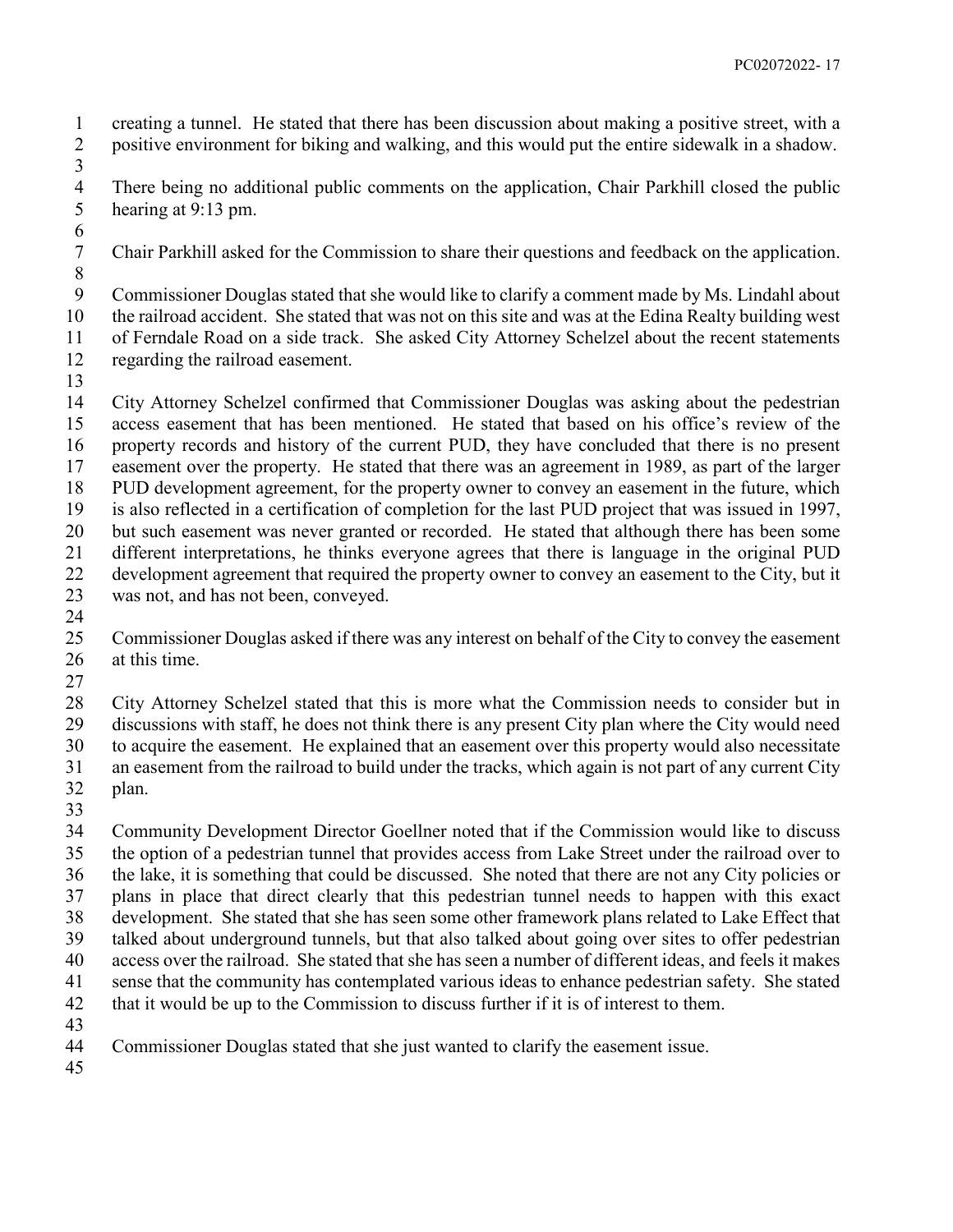Commissioner Schwalbe noted that she was not a Commissioner at the time this project first came before the Commission. She stated that the first plan included keeping the TCF building, and tonight she heard that the reason why the second plan did not keep the building was because of the City's minimum density requirement. She stated that she gets the impression that the developer believes that he was required to change his plans because of the minimum density requirement, and asked if that was really what the City intended to convey. She stated that almost everyone she is hearing from about this project likes the idea of keeping the TCF building. She stated that she thinks the proposed design is beautiful and would like to see one or two of them, but is not sure that she likes the idea of five of them going one after the other and creating a 'tunnel'. She stated that it may be too late to put the toothpaste back in the tube, but would like to find a way to keep 11 the TCF building.

 Chair Parkhill asked for clarification of the minimum density requirement that the applicant has referred to.

 Community Development Director Goellner explained that that the minimum density requirement for this property is 20 units/acre, and explained that the existing office building is generally consistent with that and had 120-130 employees on site. She explained that the idea behind the long-term policy guidance is to provide human activity that supports downtown commerce. She stated that the challenge before the Commission is that they need to review the exact request before them at this time, and the public hearing is also for this exact request. She stated that she understands that the Commission has a desire to provide more guidance to the applicant and offer alternative ideas, but that is not the role of the Commission. She reiterated that the role of the Commission is to respond to the exact application that is before them.

- Chair Parkhill asked if the developer had met the density requirement in the current application.
- Community Development Director Goellner confirmed that they had met the minimum density requirement, but noted that there are many different ways to meet the density requirement.
- 

 Commissioner Schwalbe stated that she does feel the architecture of the proposed buildings is pretty and could fit into the City very easily, but reiterated that she does not want to see five of the buildings in a row because that makes them not see as charming. She stated that she is concerned

 about the traffic and the pathway and the bike trail coming together. She stated that with reference to the railroad, they should be aware that there will be space underneath that is not filled with dirt anymore. She stated that she likes the park on the ends of the project, but she can see, with the

elevation of the building, there really would not be much of a view of the lake.

 Commissioner Sorensen stated that he feels it is generally a good sign when there is this much passion on a topic. He stated that it is clear that the applicant has a significant investment in this project, and has worked hard on it. He stated that there are many good aspects of this proposed project, and the applicant has listened to the input from the City. He stated that technically, they have come a long way in meeting the requirements that have been put forth. He explained that one thing that makes this application unique is that it is for an extremely long, narrow site which poses unique challenges in meeting some of the zoning and Design Standards which require some unique solutions. He stated that he feels this is an ambitious concept in an attempt to deal with the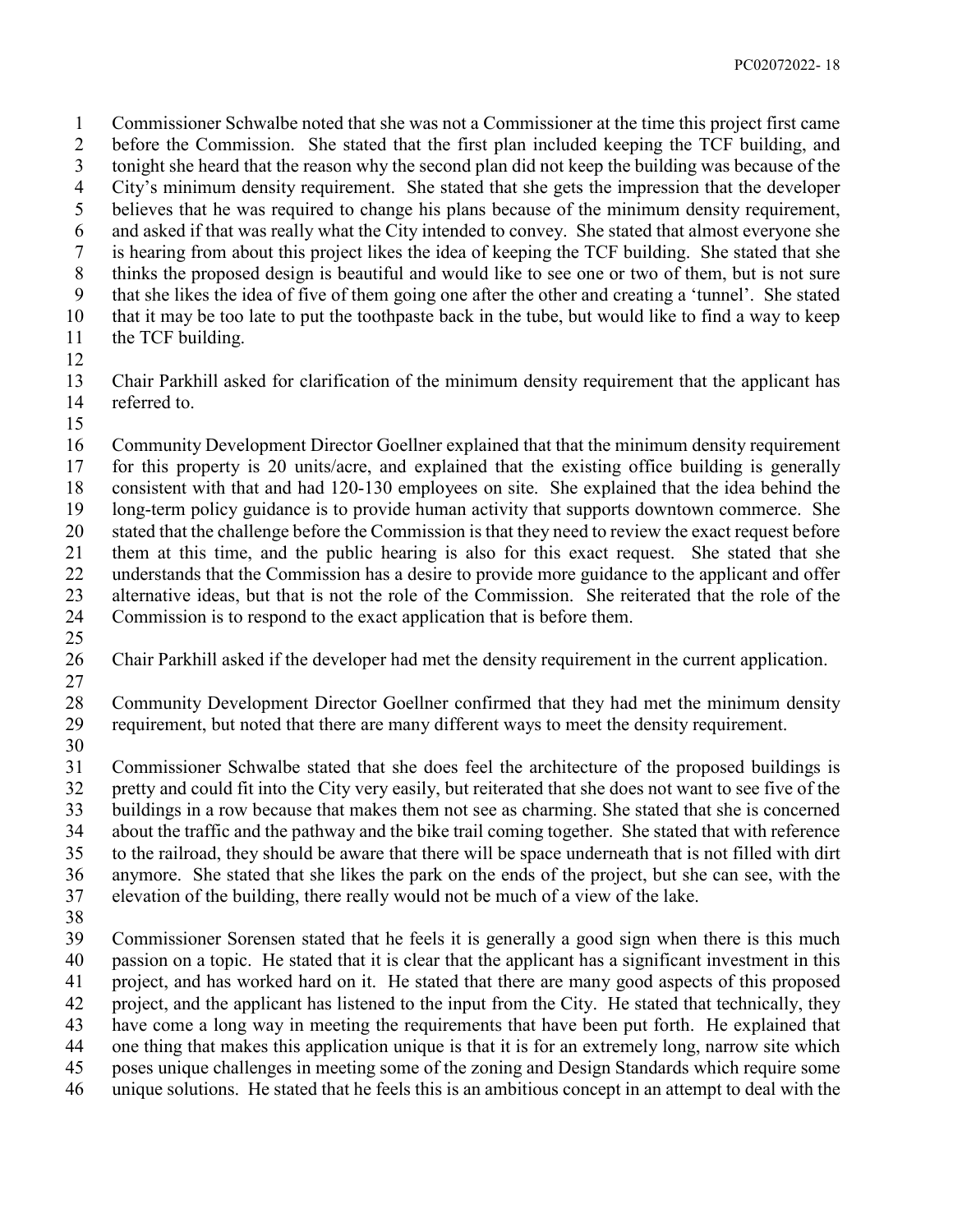density issue and align with the Comprehensive Plan. He stated that there have been a lot of concerns raised and questions asked, but noted that this is a 'concept' that has been put in front of the Commission and feels that there will be time later to deal with some of the issues that have been raised. He stated that one of the concerns that fall in the realm of concept is the mixture of uses on the site. He stated that it is hard to ignore that on the other end of Lake Street that is just about six blocks away that there is a major development with 40% vacancy of the retail space. He stated that he wants to be careful that they are not creating a detrimental effect of replacing current open spaces with this project. He stated that traffic has gotten a lot of input and while a professional traffic study has been done, it is hard to ignore the individuals who spend a lot of time downtown and some of the practical congestions that exists. He stated that serving the retail area, allowing for two parking spaces per condominium, and visitor parking is a legitimate issue that conceptually may be a challenge. He stated that he appreciated the overview of the proposed parking system and feels it has worked well elsewhere and could be a very effective system. He stated that human behavior will end up dictating its effectiveness because if it is confusing or difficult for people, they will just try to find someplace else to park. He stated that putting it below the water table is a concern that should be taken seriously. He stated that some of the other issues are probably not as concerning during the concept phase, but thinks the view corridors do not quite work. He stated that there is also the sidewalk issue and how the privately controlled public spaces will be used. He stated that he feels these issues need to be considered carefully and will require further study so there is not a negative detrimental effect on the City. He read aloud some of the criteria the Commission is to consider when looking at this application. He stated that perhaps the most significant is whether the plan is consistent with the 2040 Comprehensive Plan, which at its guiding principal deals with the issue of 'charm'. He stated that he agrees with many of the comments about the repetitive nature of every building being the same height and creating an unwelcoming tunnel effect and feels the question should be asked if that would really enhance the charm of the City. He stated that this is a very ambitious project that is trying to do a lot on this long, narrow site and thinks they may be trying a bit too hard. He stated that if there is this amount of public reaction from the community, including the number of people who signed the petition in a short period of time, that is something that the Commission needs to understand, evaluate, and be concerned about.

 Commissioner Severson stated that this is also her first time seeing this project since she is a newer member of the Commission. She commended the applicant for addressing some of the concerns that were raised during the prior proposals. She stated that this is a very ambitious project and she can tell that they have taken a lot of time and put in a lot of effort to make it fit, but feels there are still a lot of concerns. She explained that for her, it is related to the parking and many of her neighbors have voiced concerns about parking on the streets. She stated that she is also concerned about losing sidewalk space. She stated that there may also be railroad safety issues that have been mentioned by other Commissioners. She stated that there have also been many comments regarding the lack of charm with the large buildings and she feels that there is some truth to that concern and does feel that it will create quite a tunnel effect. She stated that most notably for her is feeling like this is inherently space that is for the public, which is what a PUD amendment is. She noted that someone on the development team stated that they would not be 'policing' the public spaces, that struck her as not feel very welcoming. She stated that if the intent is for the City to benefit from those spaces she would question whether it would be fully accessible and whether her daughter, who is in a wheelchair, will be able to get up the eleven steps. She stated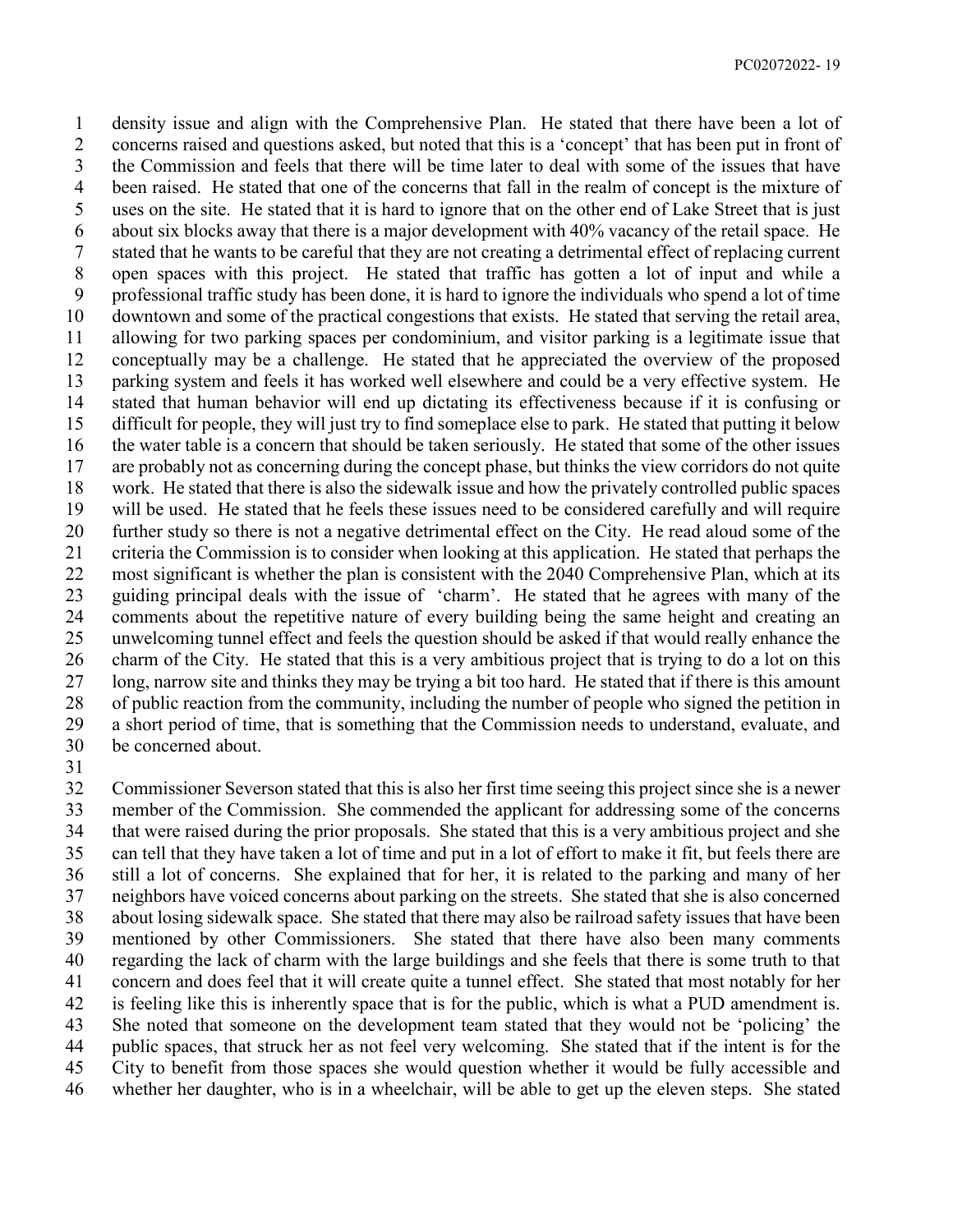that is a very ambitious project, but she does not think that it fits all of the City's needs at this point.

 Commissioner Douglas stated she has said many times over the last 20 years, this is the third most significant project in the City. She stated that the public response to this application has been tremendous. She stated that after the Promenade was completed on the east side of town, people starting coming out of the woodwork saying what they wanted for their community because the Promenade was not what they envisioned. She explained that in considering this application, she had to resort to an old trick her father taught her 60 years ago about making a decision and listed the positives on the left and the negatives on the right. She stated that there are some good things that the developer has done, and they have listened to the input that the Commission had given in the past. She stated that she does think it would be good to fill in the west end of Lake Street. She stated that although there are some positives, this proposal does not depict the 'charm' of a lakeside community according to the 2040 Comprehensive Plan which is their guiding document. She stated that she still thinks there will be a huge increase in traffic and has a hard time with the traffic study that has been presented. She explained that she lived in Edgewood Court and last summer, three of her friends coming out to turn left on Lake Street, because there was so much traffic, ended up on the bicycle trail and she has heard this from other people as well. She stated that in the summer, she now turns right and goes up to Wayzata Boulevard and noted that she had lost her lake views. She noted that she can go to the left during the winter months because she can get out of her neighborhood. She stated that she is concerned with things like the new buildings in that 22 block and the desire to pull down the Burnett building for a new project, the narrow streets and Panoway not yet being complete. She explained that the town is only just a mile and a half long, and she is worried about precedent for future development and redevelopment of the 700 block of Lake Street. She feels the current zoning on the south side is two stories or 30 feet and this could set a precedent. She listed other negative aspects and things that concern her such as loss of lake views, tunneling, shadow effect, delivery and service vehicle access. She stated that it feels a bit like the lady in a shoe store trying to squeeze a size 9 foot into a size 7 shoe and this just does not work in this community.

 Chair Parkhill stated that he is also a developer and expressed his appreciation to the applicant because he has been in his shoes before. He stated that he feels the applicant has worked very hard and spent a lot of money on this proposal. He stated that putting this into PUD standards, in his mind, the most creative use of land does not mean maximum build. He read aloud other PUD standards to be considered, and stated that he is not sure that the plans are in harmony with the surrounding areas. He stated that the need for putting in a mechanical parking system tells him that perhaps this is too big of a building. He stated that he feels the third floor has a significant influence on the size of the proposal, and questions whether this project needs to be this large or if all the buildings need to be three stories. He stated that he thinks this design is too big to be charming and does not fit the City.

There being no further discussion, Chair Parkhill asked for a motion on the application.

Commissioner Sorensen made a motion, seconded by Commissioner Severson, to direct staff to

prepare a draft Planning Commission Report and Recommendation with appropriate findings

reflecting a recommendation of denial of the application for a Planned Unit Development (PUD)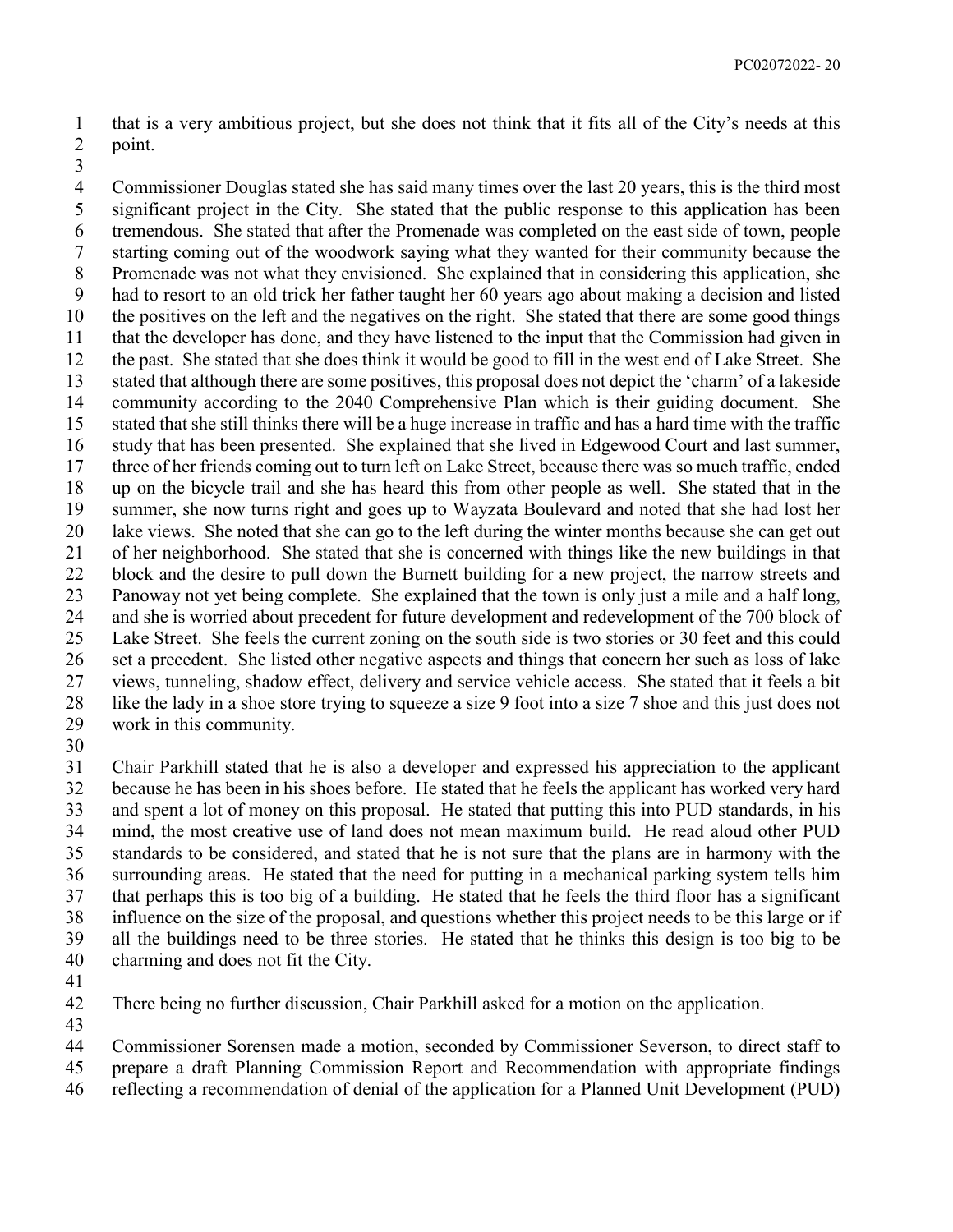Concept Plan for the Wayzata Beach Club mixed-use development at 200 Lake Street East for review and adoption at the next Planning Commission meeting.

All in favor, motion carried unanimously.

# **AGENDA ITEM 6. Other Items:**

### **a) Review of Development Activities**

 Community Development Director Goellner stated that there are a lot of potential new applications in the pre-application phase, including one for the Blake School property that is a proposal to convert the school property into a residential development of single family homes.

Commissioner Sorensen asked who the applicant would be for the Blake School project.

 Community Development Director Goellner stated that the potential applicant is Steve Bohl of Bohland Homes.

#### **b) Planning Commission Meeting Schedule**

 Community Development Director Goellner noted that the next meeting is scheduled to be held 22 on the  $4<sup>th</sup>$  Monday of the month, February 28, 2022, due to the President's Day holiday.

#### **c) Election of Officers of Planning Commission for 2022 Calendar Year**

 Community Development Director Goellner explained that Planning Commission officers are to be elected annually at the first meeting of the year. She explained that Chair Parkhill and Vice-Chair Stockton have expressed interest in continuing in their offices for 2022.

 Commissioner Douglas made a motion, seconded by Commissioner Schwalbe, to reappoint Commissioner Parkhill as Chair and Commissioner Stockton as Vice-Chair for the 2022 calendar year.

Motion carried unanimously.

#### **AGENDA ITEM 7. Adjournment.**

# There being no further business on the agenda, Chair Parkhill asked for a motion to adjourn.

 Commissioner Douglas made a motion, seconded by Commissioner Severson, to adjourn the Planning Commission meeting.

 Motion carried unanimously. 

The Planning Commission meeting was adjourned at 9:56 p.m.